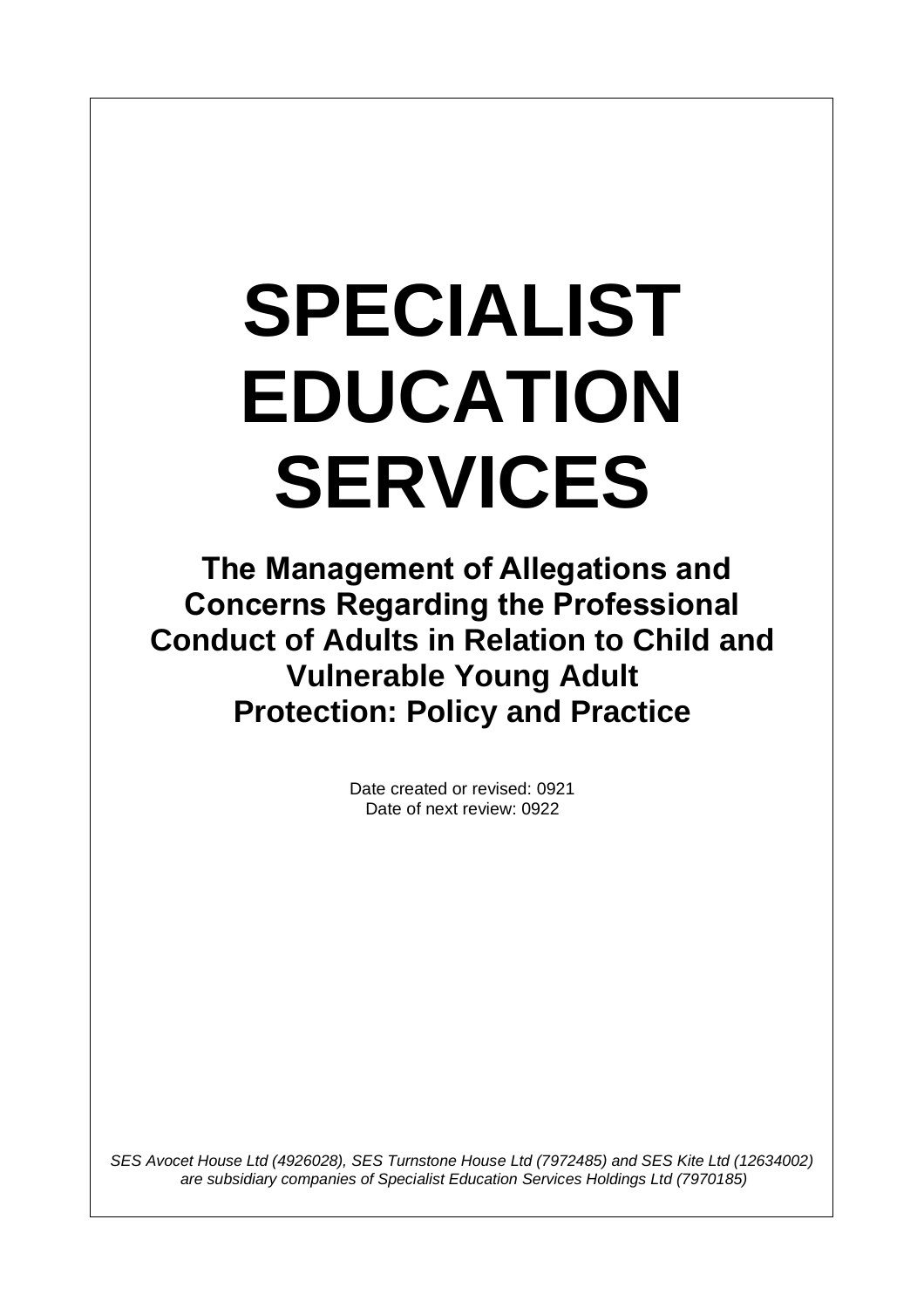# **CONTENTS**

| 1              |                                                                               | <b>INTRODUCTION</b>                           | 3  |  |  |  |
|----------------|-------------------------------------------------------------------------------|-----------------------------------------------|----|--|--|--|
| 2              | <b>RATIONALE</b>                                                              |                                               |    |  |  |  |
|                | 2.1                                                                           | <b>Principles</b>                             | 4  |  |  |  |
|                | 2.2                                                                           | Safeguarding Children and Young Adults        | 4  |  |  |  |
|                | 2.3                                                                           | Listening to Children and Young Adults        | 5  |  |  |  |
|                | 2.4                                                                           | <b>Physical Restraint</b>                     | 6  |  |  |  |
| 3              | Action To Be Taken By A Member Of Staff Who Hears An Allegation Or            |                                               |    |  |  |  |
|                | Has Child / Young Adult Protection Concerns Relating To Staff (And Volunteers |                                               |    |  |  |  |
|                |                                                                               | Who Work With Children and Young Adults)      | 6  |  |  |  |
| 4              | PROCESS AND PROCEDURES FOR ANY ALLEGATION RELATING TO                         |                                               |    |  |  |  |
|                | <b>CHILDREN</b>                                                               |                                               |    |  |  |  |
|                | 4.1                                                                           | <b>Initial Considerations</b>                 | 6  |  |  |  |
|                | 4.2                                                                           | <b>Action Following Initial Consideration</b> | 8  |  |  |  |
|                | 4.3                                                                           | <b>Record Keeping</b>                         | 9  |  |  |  |
|                | 4.4                                                                           | References                                    | 9  |  |  |  |
|                | 4.5                                                                           | Suspension                                    | 9  |  |  |  |
|                | 4.6                                                                           | <b>Supporting Those Involved</b>              | 10 |  |  |  |
|                | 4.7                                                                           | Confidentiality                               | 11 |  |  |  |
|                | 4.8                                                                           | Resignations And 'Settlement Agreements'      | 11 |  |  |  |
|                | 4.9                                                                           | Case Subject To Police Investigation          | 11 |  |  |  |
|                | 4.10                                                                          | <b>Referral To DfE/Ofsted</b>                 | 12 |  |  |  |
|                | 4.11                                                                          | Dealing With False Allegations                | 13 |  |  |  |
| 5              | RESPONDING TO LOW LEVEL CONCERNS                                              |                                               | 13 |  |  |  |
| 6              | <b>SES KITE: OPERATIONAL DIFFERENCES</b>                                      |                                               | 14 |  |  |  |
| $\overline{7}$ | 15<br><b>TRANSFERABLE RISK</b>                                                |                                               |    |  |  |  |
| 8              | <b>APPENDICES</b>                                                             |                                               |    |  |  |  |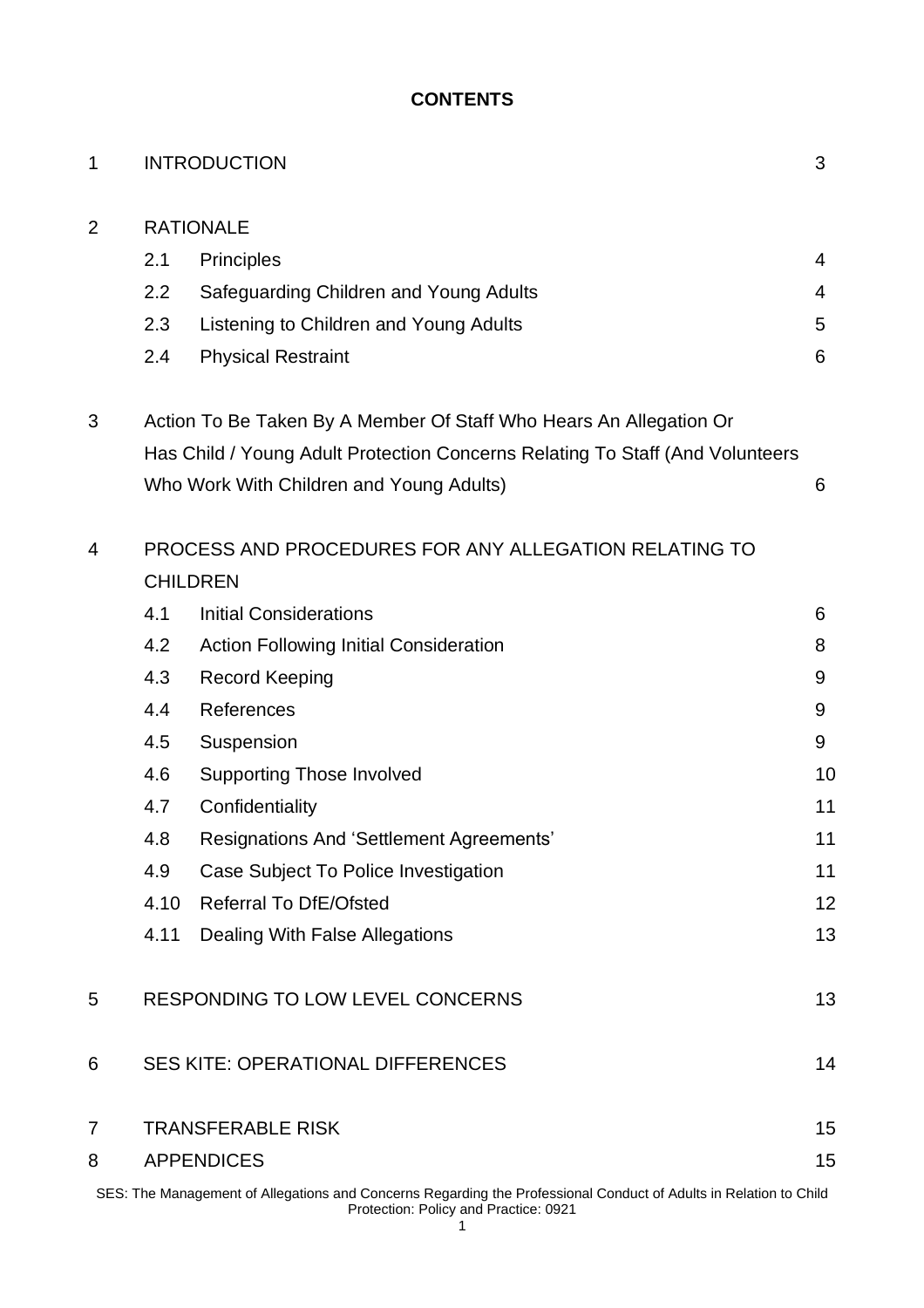- Appendix A: Summary of Child Protection Allegation/Concern relating to
- Appendix B: Table: What Is Acceptable Behaviour By Adults Towards Pupils?
- Appendix C: Flow Chart: Steps Relating to Child Protection Allegations Against Staff or Adults Connected with the SES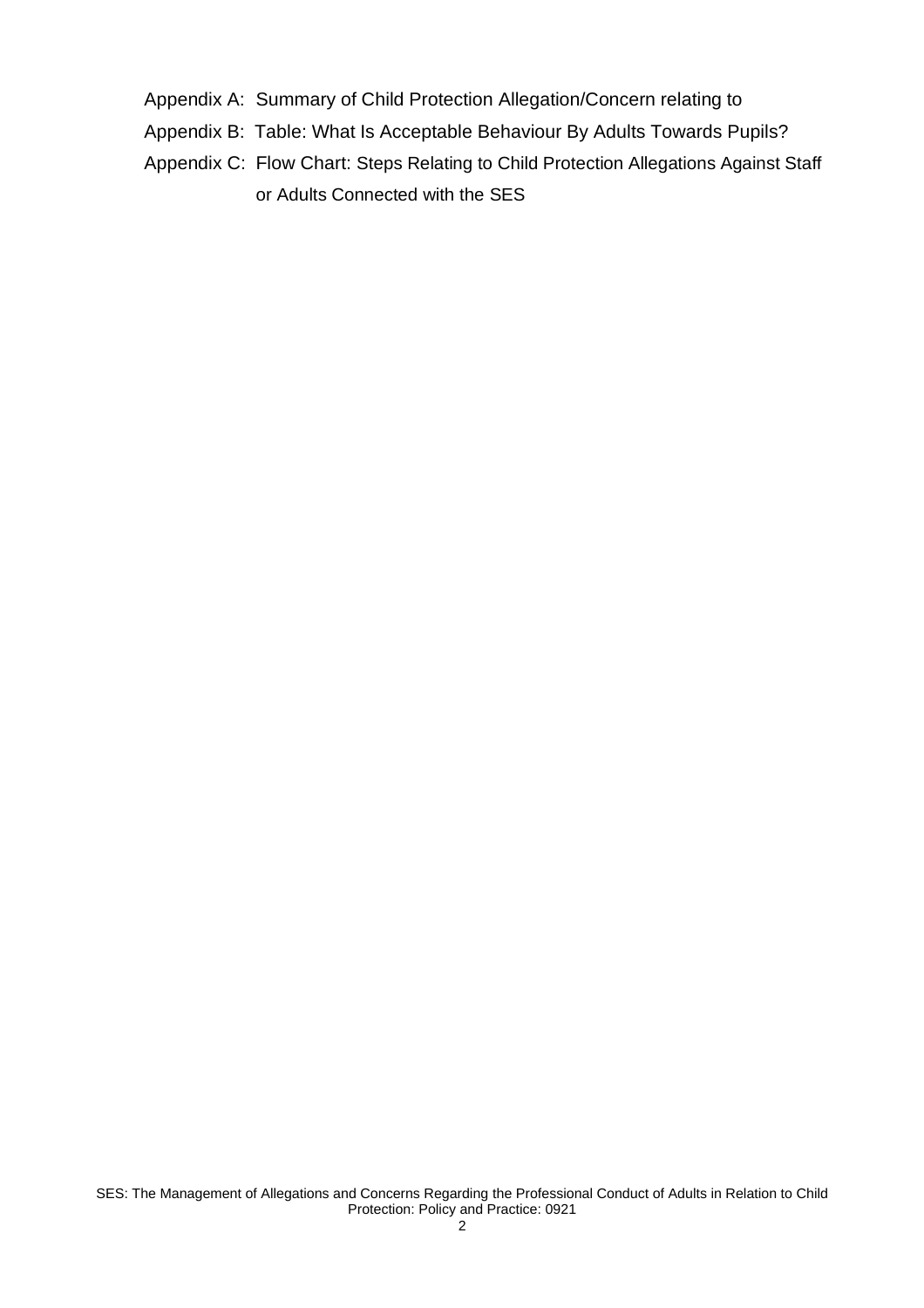# 1 **INTRODUCTION**

This document has been reviewed with reference to the updated DfE guidance, "Keeping children safe in education: Statutory guidance for schools and colleges".

SES shares the same objectives stated in the above guidance, to help keep children safe by contributing to:

- providing a safe environment for children, young people and young adults to learn and live
- identifying children, young people and young adults who are suffering or likely to suffer significant harm, and taking appropriate action with the aim of making sure they are kept safe both within the home and education setting.

It is important that this policy and practice document is therefore read in conjunction with the following SES Policies:

- Safeguarding and Child Protection Policy and Practice
- Complaints and Representations Policy and Practice
- Children's Welcome Guide
- Health and Safety Policy and Practice
- Positive Management of Behaviour Policy and Practice
- Policy and Practice for the Disclosure of Information in the Public Interest (Whistle Blowing)

SES is committed to safeguarding and promoting the welfare of children, young people and young adults, and expects all staff and volunteers to share this commitment.

# **2 RATIONALE**

Allegations of abuse by members of staff must be investigated within the correct Multi Agency Safeguarding Hub (MASH) procedures, and when dealing with any allegation against staff, it is vital to keep the welfare of the young person as the central concern. However, as with all child and vulnerable young adult protection issues, a balance needs to be struck between supporting and protecting the young person and keeping the effects of possibly false allegations to a minimum.

Thus, it is essential that any allegation of abuse made against a member of staff, supply staff or volunteer is dealt with fairly, quickly, and consistently, in a way that provides effective protection for the child or young adult, and at the same time supports the person who is the subject of the allegation.

Procedures outlined in this policy and practice document should be used in respect of all cases in which it is alleged that an adult has:

• behaved in a way that has harmed a child or vulnerable young adult, or may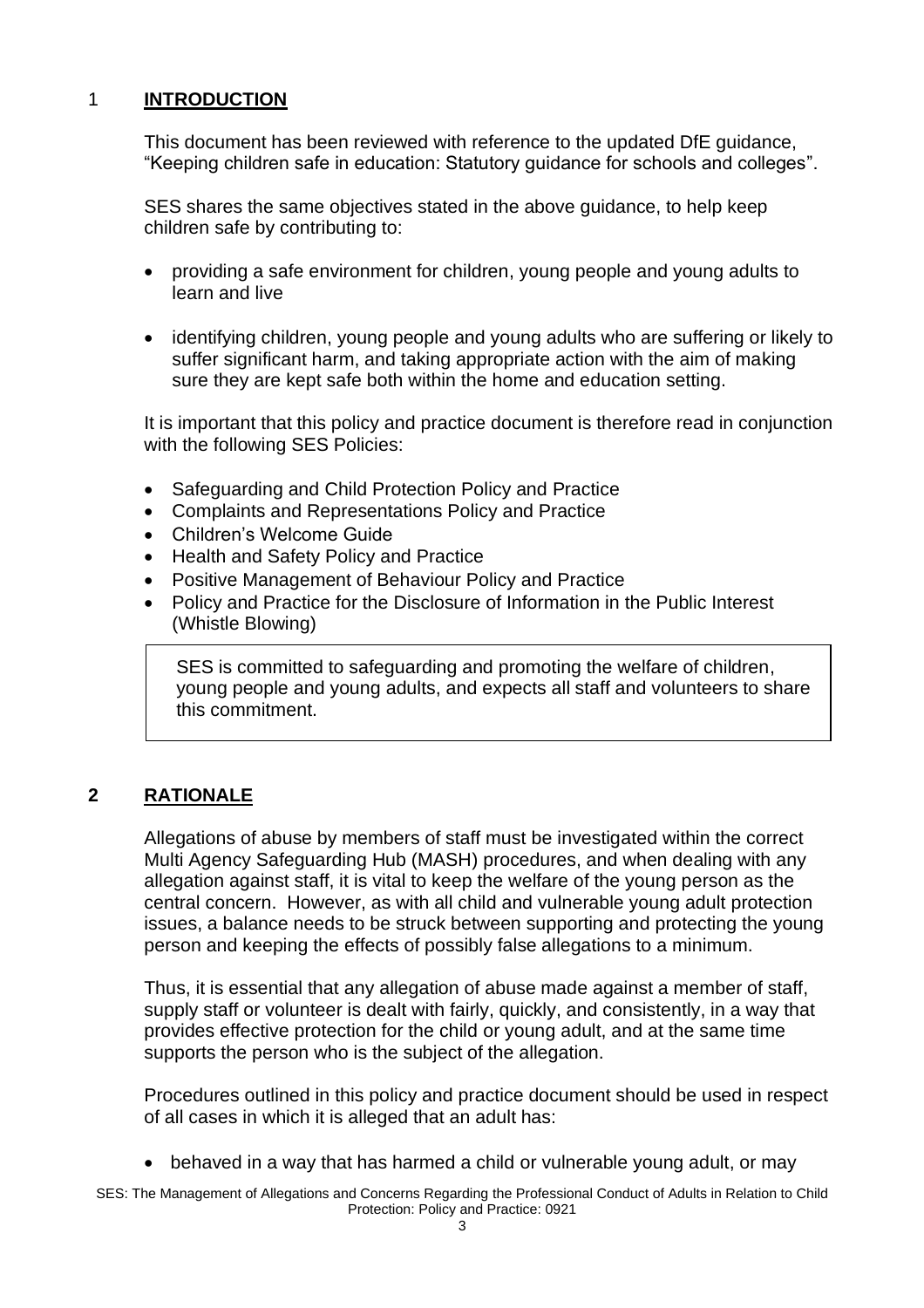have harmed a child or vulnerable young adult;

- possibly committed a criminal offence against or related to a child or vulnerable young adult;
- behaved towards a child, children or vulnerable young adult in a way that indicates s/he would pose a risk of harm if they work regularly or closely with children or vulnerable young adult; or
- behaved or may have behaved in a way that indicates they may not be suitable to work with children or vulnerable young adults.

The procedures outlined in this policy and practice document will apply to allegations made against any adult working with or around children or vulnerable young adults from SES in whatever capacity.

An allegation or concern raised against a member of staff (including supply staff and volunteers) may not meet the harms threshold set out above; these are known as low level concerns. The process for responding to low level concerns is outlined in section 6.

#### 2.1 PRINCIPLES

All allegations must be reported straight away. In practice the duty DCM is likely to be the most immediate senior manager available, however the Head of Education, Head of Care, Registered Manager or Young Adult Residential Support Manager (YARSM) should be contacted without delay and they will liaise with the SES Principal or SES Deputy Principal. Should the SES Principal or SES Deputy Principal be the person about whom allegations have been made, the Directors should be informed immediately. Where a member of staff has a concern about the duty DCM they should contact the first port of call directly in absence of any other senior manager.

The procedures need to be applied with common sense and judgement. It is imperative that everyone who deals with allegations of abuse maintains an open mind, but that allegations are taken seriously.

The rights of the child, young adult and member of staff must be considered. However, where there exists a conflict of interest between the adult and the child, then the child's interests and welfare must be paramount as required by the Children Act 1989.

In investigating allegations, actions should be conducted in a way that recognises the vulnerability of staff and seeks to protect them as far as possible from mistaken or false allegations.

Investigations must be dealt with quickly, fairly and impartially. The member of staff should be informed about the allegation as soon as possible, (in consultation where necessary with Local Authority Designated Officer (LADO) in respect of timing and content).

SES: The Management of Allegations and Concerns Regarding the Professional Conduct of Adults in Relation to Child Protection: Policy and Practice: 0921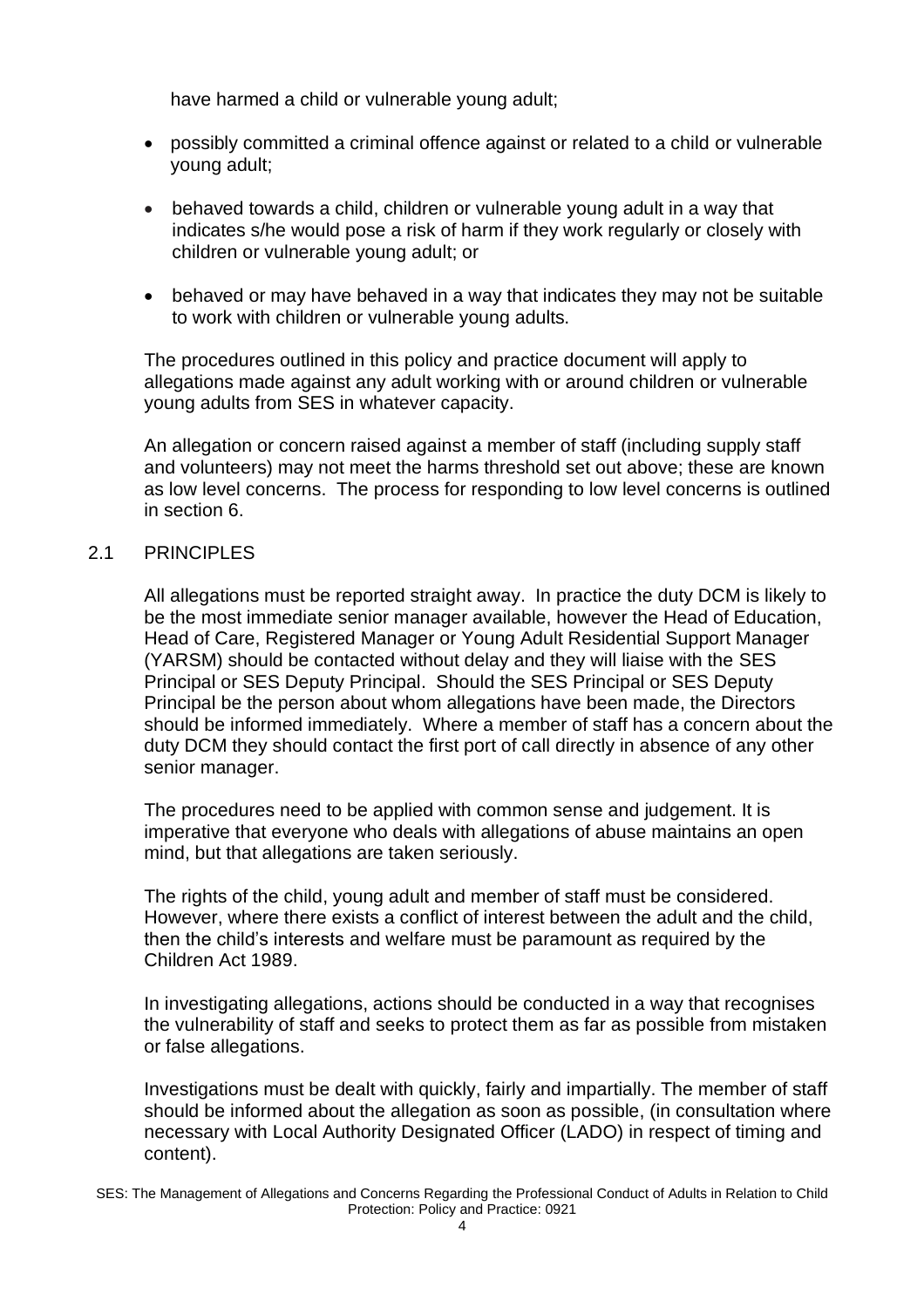# 2.2 SAFEGUARDING CHILDREN AND YOUNG ADULTS

SES is committed to safeguarding children and young adults, creating and maintaining a safe environment, and through the work with children and young adults, promoting resilience, by helping them to stay safe from harm, and encouraging them to speak up if they have worries or concerns.

Through their day-to-day contact with children and young adults, adults have a crucial role to play in noticing indicators of abuse or neglect and in referring concerns to the Lead Designated Person for Child Protection (Registered Manager) or Lead Designated Person for Young Adult Protection (YARSM).

In any environment where adults have intensive interactions with children and young adults, the opportunity to abuse them also exists. It is regrettably the case that, in rare circumstances, adults have been found to be responsible for child abuse. Given their daily contact with children and young adults in a variety of situations adults are also vulnerable to accusations of abuse. Their relationships with children and young adults may lead to allegations being made against them by children, parents/carers or other adults. Those allegations may be false, malicious or misplaced and may be either deliberate or innocent of such intent. Regardless of the motives underlying any allegations, they may also be well founded, and should always be taken seriously.

As some allegations can arise through ignorance or ill-advised behaviour, SES provides thorough induction, training and comprehensive guidance for all adults on appropriate behaviour and boundaries in relation to working with children, young people and young adults.

# 2.3 LISTENING TO CHILDREN AND YOUNG ADULTS

The person to whom an allegation is reported by a child or young adult must:

- Listen to the child or young adult
- Not interrupt a child or young adult when recalling significant events
- Not make assumptions or interpretations
- Avoid asking questions, particularly leading questions
- Record all the information using the child or young adult's own words and note the time, context, who was present and what was said
- Sign and date the record, printing their name

'Listened to' means just that, **on no account** should suggestions be made to children or young adults as to alternative explanations for their worries. They should not be interrogated, i.e. asked repeated questions, but must be listened to and the written record made of the initial conversation as soon as practicable.

Staff should not promise confidentiality to children or young adults who make allegations. They should inform the child or young adult that they have a duty to pass information on in order to protect children or young adults but information will only be passed on a "need to know" basis. They should also be reassured that support will be made available to them.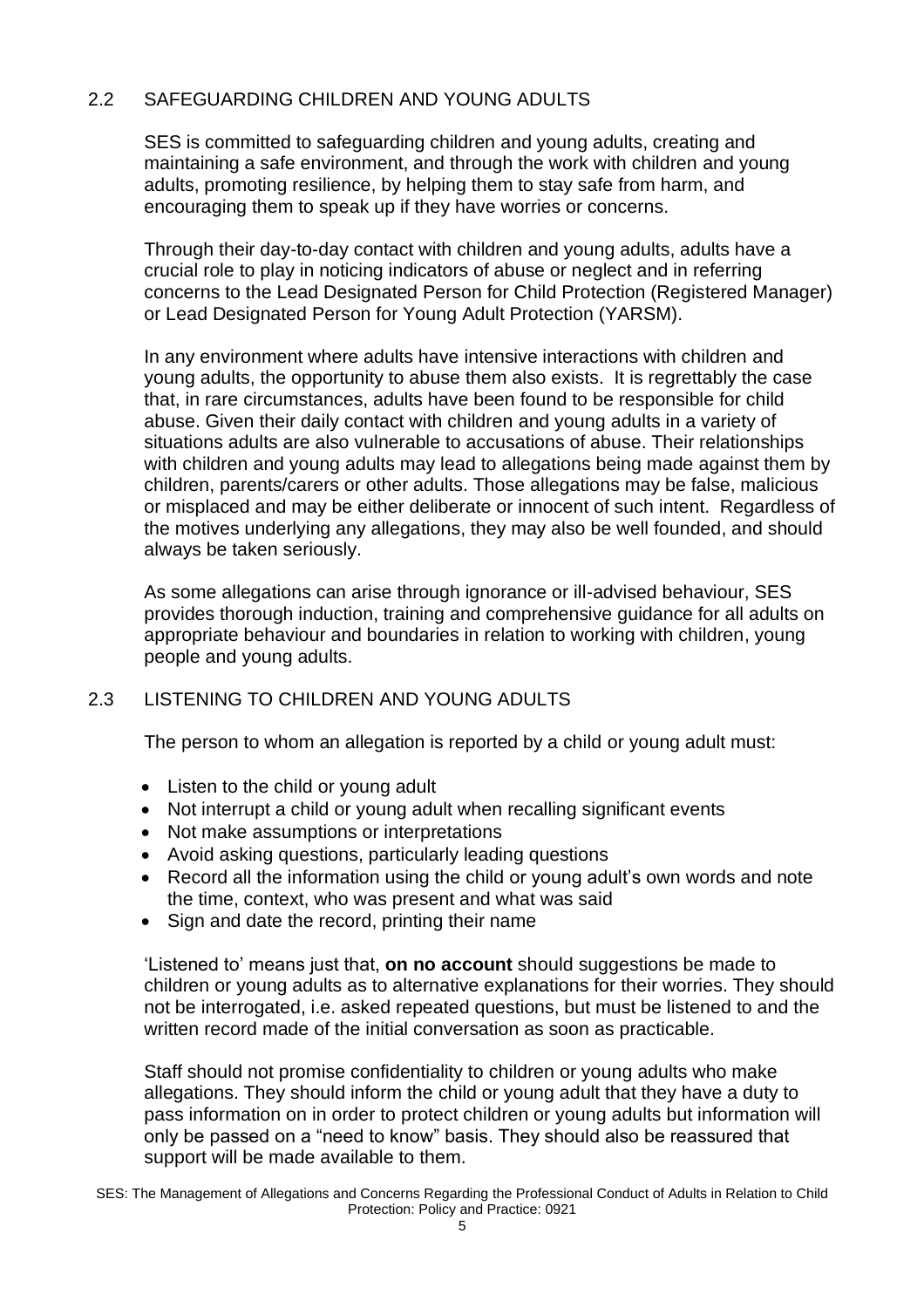# 2.4 PHYSICAL RESTRAINT

Where the allegation relates to the use of reasonable force to restrain a pupil (in accordance with "Use of reasonable force: Advice for headteachers, staff and governing bodies, July 2013" and the SES Positive Management of Behaviour Policy and Practice document) it will be appropriate for the Principal to deal with this at an establishment level. Systems are in place for the appropriate reporting, recording, monitoring, evaluation and discussion of incidents. An allegation of assault beyond the use of reasonable force would however need to be referred as a child protection matter.

#### **3 ACTION TO BE TAKEN BY A MEMBER OF STAFF WHO HEARS AN ALLEGATION OR HAS CHILD / YOUNG ADULT PROTECTION CONCERNS RELATING TO STAFF (AND VOLUNTEERS WHO WORK WITH CHILDREN AND YOUNG ADULTS)**

All staff have a responsibility to report if they believe a member of staff is harming, or using unacceptable behaviour towards a child or young adult. Information may come to light about behaviour off site that could indicate a breach of acceptable professional conduct. Children (or a parent, carer or other) or young adults who report to any member of staff an incident of abuse or harm by a member of staff or other concern must be listened to and taken seriously**. Staff must immediately report the concern or allegation (see 2.1 above).**

They **must not attempt to investigate the allegation**, but provide a full written account of what the child has said, this account should be dated and signed, and any original notes kept. Advice can be sought from the Lead Designated Person for Child Protection (Registered Manager) or Lead Designated Person for Young Adult Protection (YARSM).

If the concern/allegation is against the Registered Manager or YARSM, the SES Principal or SES Deputy Principal must be informed immediately.

If the concern/allegation is against the SES Principal or SES Deputy Principal, the Directors must be informed immediately.

# **4 PROCESS AND PROCEDURES FOR ANY ALLEGATION RELATING TO CHILDREN**

#### 4.1 INITIAL CONSIDERATIONS

The procedures need to be applied with common sense and judgement, dealing with allegations quickly, fairly and consistently whilst providing effective protection for the child and support to the person subject to the allegation.

In rare cases allegations will be so serious as to require immediate intervention by children's social care and/or police. Others may seem much less serious and on the face of it will not warrant consideration of a police investigation, or enquiries by children's social care. These may be classed as low level concerns, see section 6.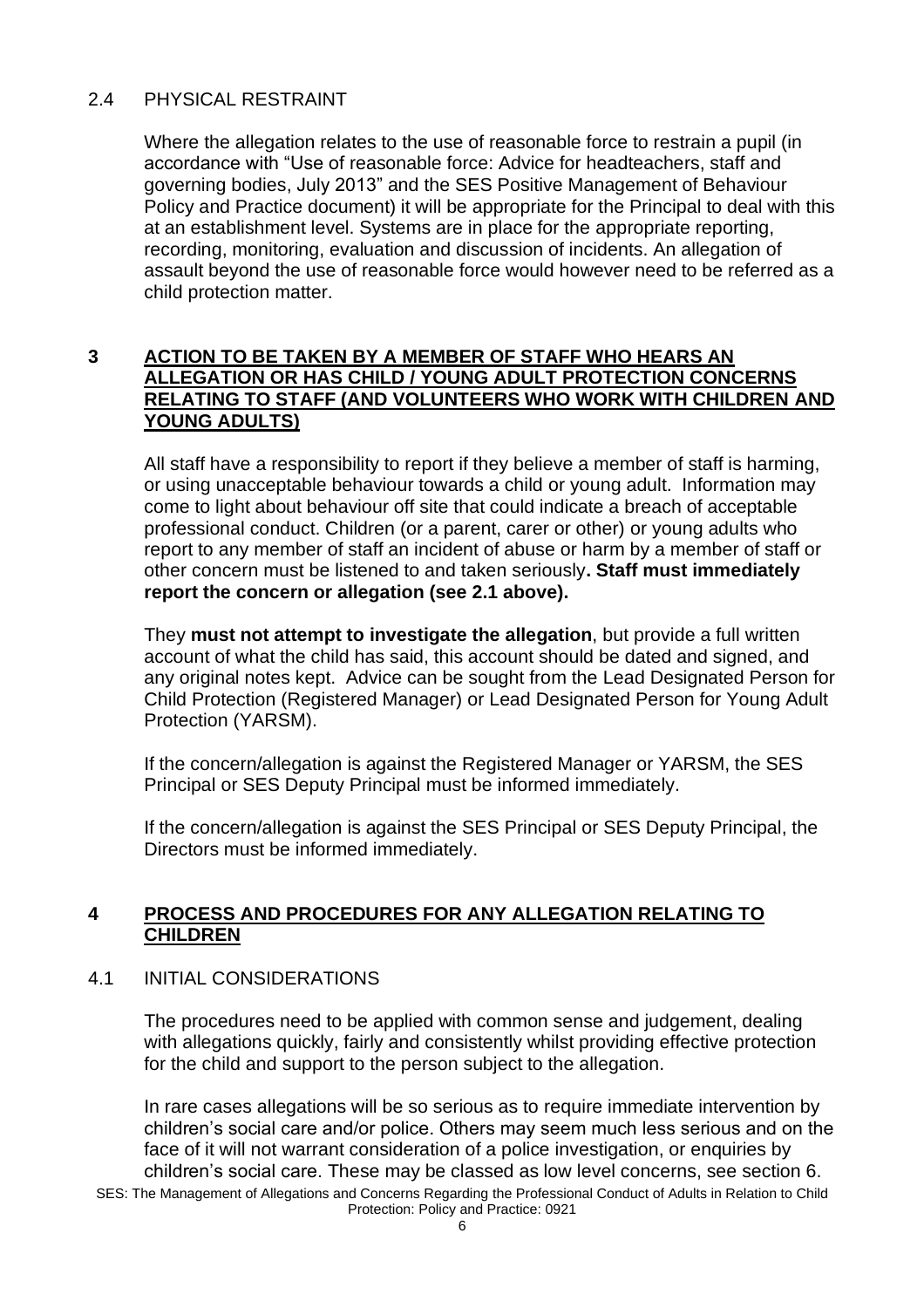The SES Principal or SES Deputy Principal must consider the allegation and determine the appropriate way forward. **Establishing whether an allegation warrants further investigation is not the same thing as deciding whether an allegation is well founded.** 

Any allegation appearing to meet the criteria outlined in Section 2 and repeated below should be reported to the LADO the same day. That is in all cases in which it is alleged that an adult has:

- behaved in a way that has harmed a child, or may have harmed a child;
- possibly committed a criminal offence against or related to a child; or
- behaved towards a child or children in a way that indicates s/he would pose a risk of harm if they work regularly or closely with children.

As outlined in KCSIE, before contacting the LADO, the SES Principal or SES Deputy Principal should conduct basic enquiries to establish the facts to help them determine whether there is any foundation to the allegation, being careful not to jeopardise any future police investigation. For example, is it possible that the individual member of staff could have come into contact with the child at the time stated? Are there any additional witnesses? This is not the same as an investigation.

The following definitions should be used when determining the outcome of allegation investigations:

- a. *Substantiated*: there is sufficient identifiable evidence to prove the allegation;
- b. *Malicious*: there is sufficient evidence to disprove the allegation and there has been a deliberate act to deceive;
- c. *False*: there is sufficient evidence to disprove the allegation;
- d. *Unsubstantiated*: this is not the same as a false allegation. It means that there is insufficient evidence to prove or disprove the allegation. The term, therefore, does not imply guilt or innocence.
- *e. Unfounded*: there is no evidence or proper basis which supports the allegation being made. It might also indicate that the person making the allegation misinterpreted the incident or was mistaken about what they saw. Alternatively they may not have been aware of all the circumstances;

These decisions are made in consultation with other professionals after the full investigation process.

There are some circumstances when an allegation may not require referral under child protection procedures, but if there is any doubt, the local authority designated officer (LADO) should be consulted. An allegation of this nature may be considered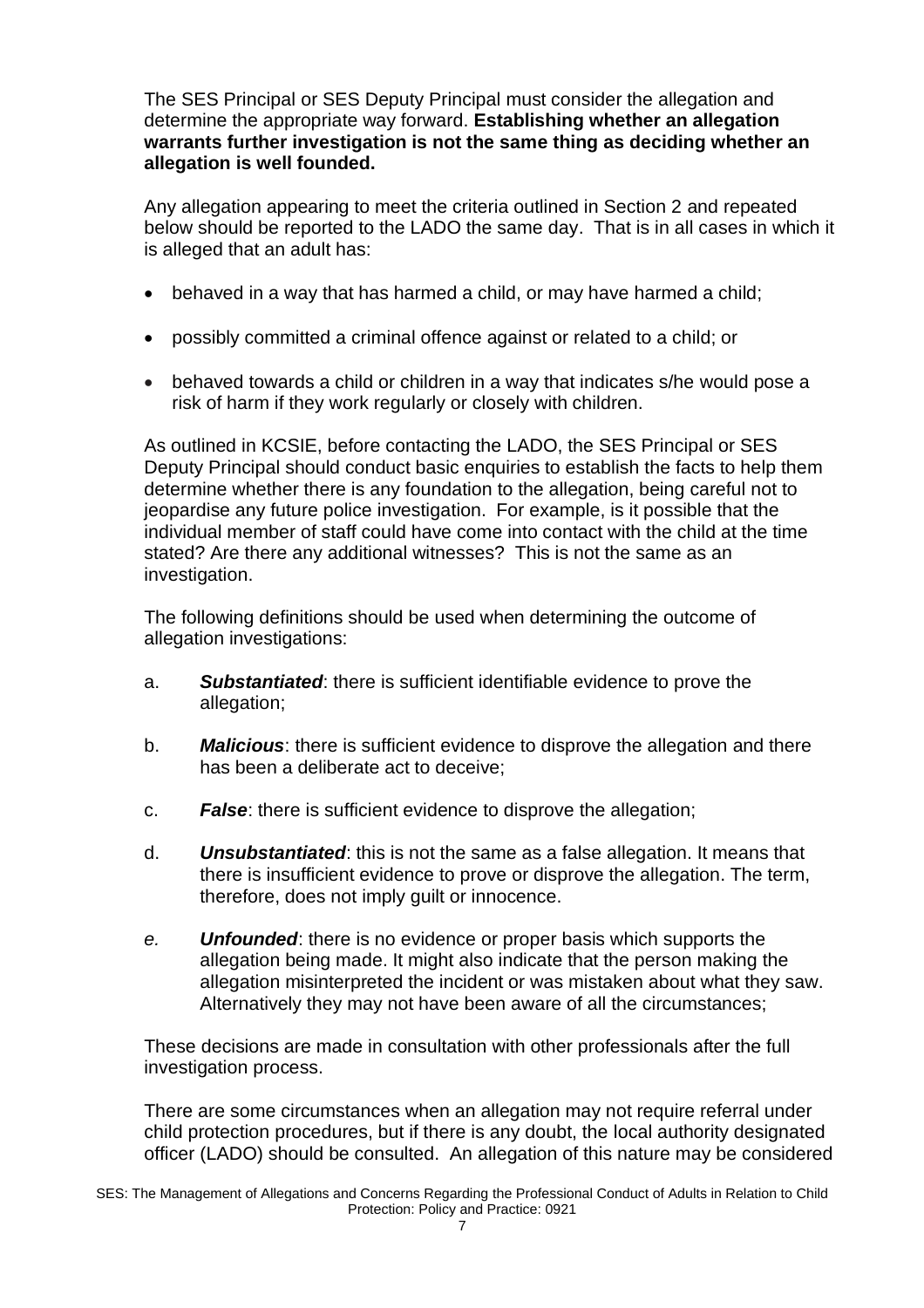as a low level concern (see section 6).

If the allegation arises as a result of inappropriate behaviour or poor practice by a member of staff, this needs to be considered under SES disciplinary procedures and should be resolved without delay.

It is important to ensure that even allegations that appear less serious are seen to be followed up and taken seriously, and that they are examined via the formal complaints procedure. Again, an allegation of this nature may be recorded as a low level concern (see section 6).

The local authority designated officer (LADO) should be informed of all allegations that come to the SES Principal's or SES Deputy Principal's attention and appear to meet the criteria outlined above, so that s/he can consult police and social care colleagues as appropriate.

The LADO should also be informed of any allegations that are made directly to the police (which should be communicated via the police force's designated officer) or to children's social care.

#### 4.2 ACTION FOLLOWING INITIAL CONSIDERATION

Where the initial consideration decides that the allegation does not involve a possible criminal offence, the employer must deal with the matter. If the nature of the allegation does not require formal disciplinary action, the SES Principal or SES Deputy Principal will institute appropriate action within 3 working days.

If a disciplinary hearing is required and can be held without further investigation, the hearing should be held within 15 working days.

Where further investigation is required to inform consideration of disciplinary action, the SES Principal or SES Deputy Principal will discuss with the LADO who will undertake the necessary action. In some circumstances it may be appropriate for the disciplinary investigation to be conducted by a person who is independent of SES. The LADO and case manager should monitor the progress of cases to ensure that they are dealt with as quickly as possible in a thorough and fair process. Reviews should be conducted at fortnightly or monthly intervals, depending on the complexity of the case.

The investigating officer should aim to provide a report to the employer within 10 working days. On receipt of the report of the disciplinary investigation, the SES Principal or SES Deputy Principal should consult with the LADO within 2 working days to decide whether a disciplinary hearing is needed. If such a hearing is required, it should be held within 15 working days.

Where Children's Social Care has undertaken enquiries to determine whether the child or children are in need of protection, the SES Principal or SES Deputy Principal should take account of any relevant information obtained in the course of those enquiries when considering disciplinary action. The LADO should continue to liaise with the SES Principal or SES Deputy Principal to monitor progress of the case and provide advice/support when required/requested.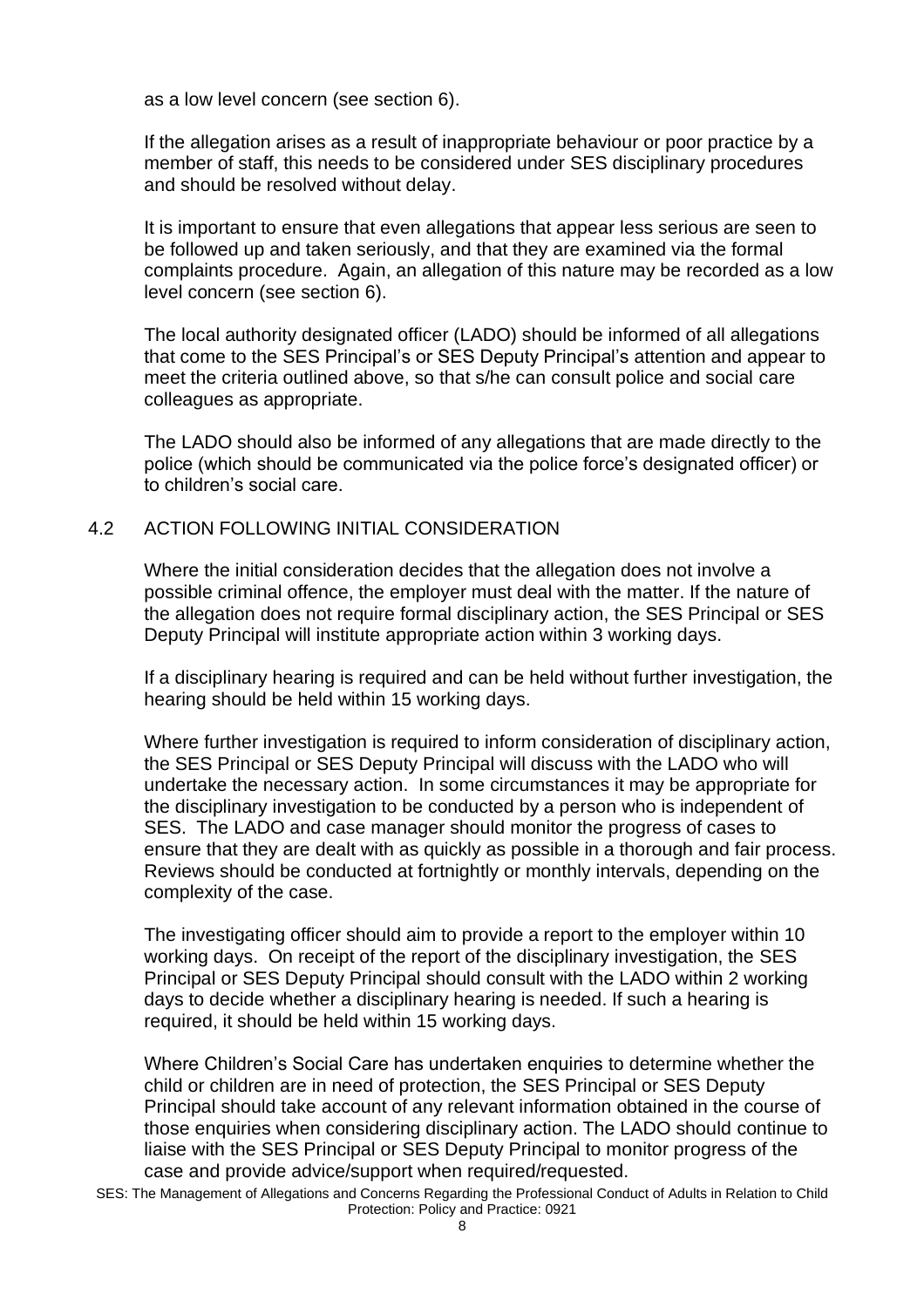In the case of the allegation being made against a supply teacher, or a contractor, or a volunteer from a voluntary organisation, SES may not be involved in disciplinary procedures, but will ensure allegations are dealt with properly. SES will liaise with the LADO and be involved and cooperate in any investigation. This investigation will reach a decision whether to continue to use the person's services, or to provide the person for work with children in the future, and whether to report to the Department for Education. In no circumstances would SES cease to use a supply teacher, contractor or volunteer due to safeguarding concerns, without finding out the facts and liaising with the local authority designated officer (LADO) to determine a suitable outcome.

#### 4.3 RECORD KEEPING

It is important that a clear and comprehensive summary of any allegations made be retained in the member of staff's confidential personnel file. This summary should include:

- a clear and comprehensive summary of the allegation;
- details of how the allegations were followed up and resolved;
- a note of any action taken and decisions reached and the outcome as catagorised above;
- a declaration on whether the information will be referred to in any future reference.

A copy should be provided to the member of staff concerned. The summary should be retained at least until the member of staff has reached normal retirement age or for a period of 10 years from the date of the allegation if that is longer.

Details of allegations that are found to have been malicious should be removed from personnel records, unless the subject of the allegation asks that records be retained in order to prevent unnecessary re-investigation if, as sometimes happens, allegations resurface after a period of time.

#### 4.4 REFERENCES

Cases in which an allegation was proven to be false, unsubstantiated, unfounded or malicious should not be included in employer references. A history of repeated concerns or allegations which have all been found to be unsubstantiated, malicious etc. should also not be included in any reference. Substantiated allegations should be included in references, provided that the information is factual and does not include opinions.

#### 4.5 SUSPENSION

The SES Principal or SES Deputy Principal, in consultation with the Lead Designated Person for Child Protection (Registered Manager), will make a decision whether or not the member of staff should continue to work with children during the investigation. SES is mindful of the need to safeguard and protect children's welfare whilst also protecting the adult's right to protection against false allegation.

SES: The Management of Allegations and Concerns Regarding the Professional Conduct of Adults in Relation to Child Protection: Policy and Practice: 0921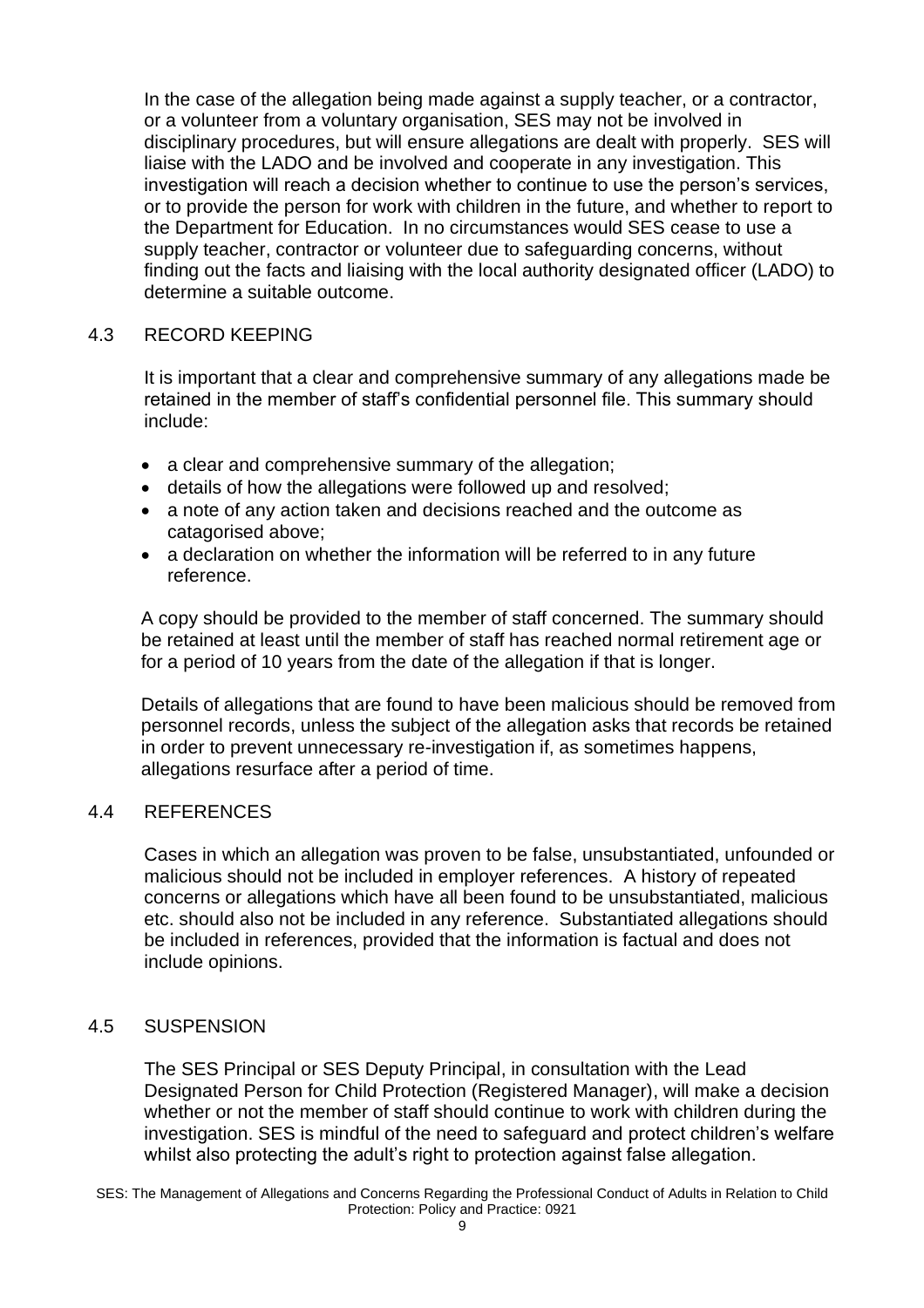Suspension will be considered in any case where:

- there is cause to suspect a child is at risk of 'significant harm'
- the allegation warrants investigation by the police, or is so serious that grounds for dismissal are being considered.

Suspension will not be automatic; consideration will be made as to whether the result that would by achieved by suspension could be obtained by alternative arrangements. The power to suspend is vested in the SES Principal or SES Deputy Principal

Suspension should not be the default position: an individual should be suspended only if there is no reasonable alternative. Every case will be different and based on a risk assessment process considering a range of factors.

Children's social care services or the police cannot require the SES Principal or SES Deputy Principal to suspend a member of staff or a volunteer, although they should give appropriate weight to their advice. The power to suspend is vested in the SES Principal or SES Deputy Principal, in consultation with the Directors of SES.

#### 4.6 SUPPORTING THOSE INVOLVED

SES has a duty of care to its employees. We will act to manage and minimise the stress inherent in the allegations process. Support for the individual is key to fulfilling this duty. Individuals should be informed of concerns or allegations as soon as possible and given an explanation of the likely course of action, unless there is an objection by the children's social care services or the police. The individual should be advised to contact their trade union representative, if they have one, or a colleague for support. They should also be reminded of their access to welfare counselling and/or advice.

Any member of staff facing an allegation will be offered a named 'support person' who is impartial to the investigation, where this is possible, and who can keep them informed of the progress on the case and support appropriately. A schedule of contact will be drawn up for use by the named contact person(s) and made available to the line manager.

Social contact with colleagues and friends should not be prevented unless there is evidence to suggest that such contact is likely to be prejudicial to the gathering and presentation of evidence. This decision sits with the SES Principal or SES Deputy Principal.

Parents or carers of a child or children involved should be told about the allegation as soon as possible if they do not already know of it. However, where a strategy discussion is required, or police or children's social care services need to be involved, the investigating officer should not do so until those agencies have been consulted and have agreed what information can be disclosed to the parents or carers. Parent or carers should also be kept informed about the progress of the case, and told the outcome where there is not a criminal prosecution, including the outcome of any disciplinary process.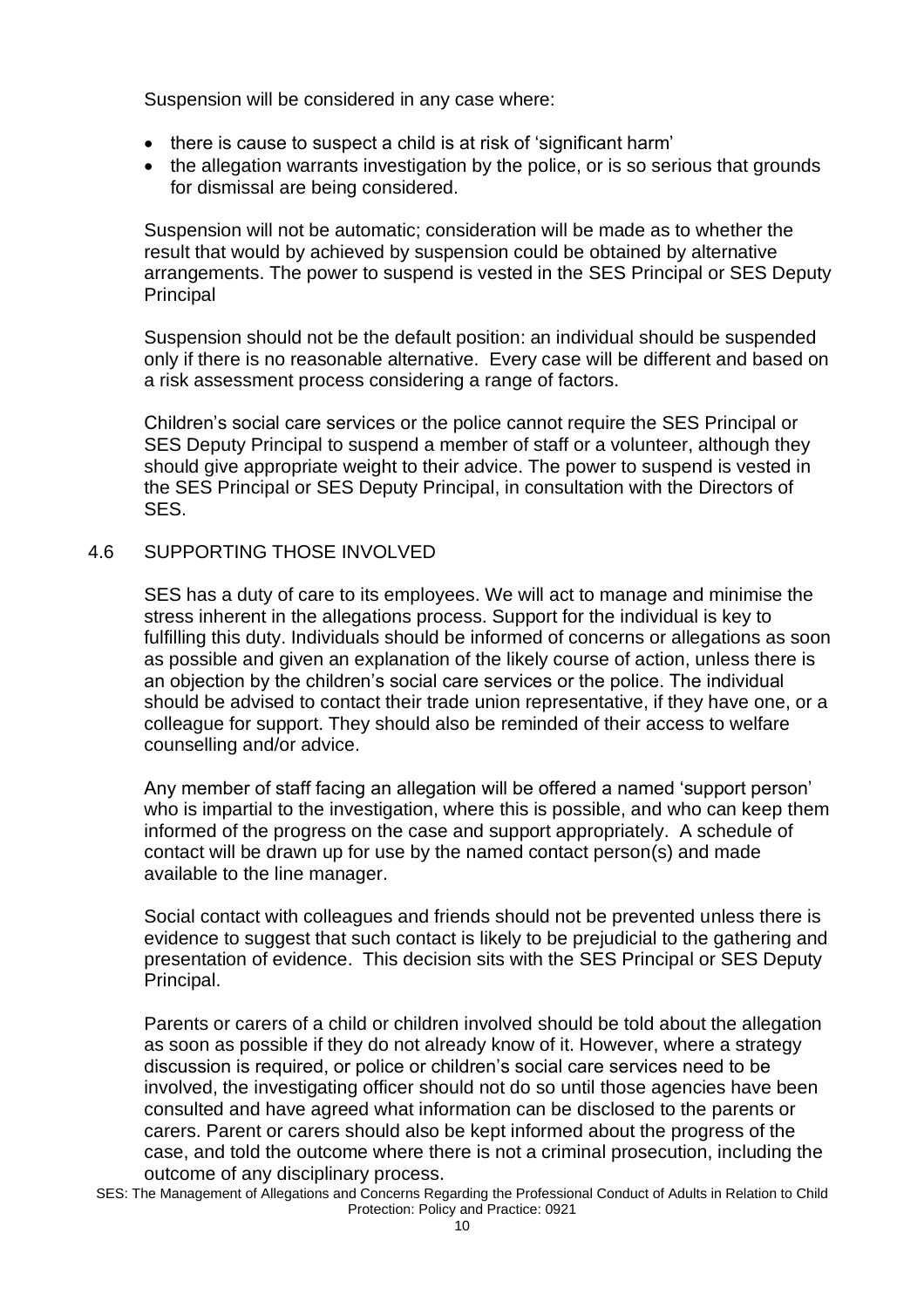The deliberations of a disciplinary hearing, and the information taken into account in reaching a decision, cannot normally be disclosed, but the parents or carers of the child should be told the outcome in confidence. Parents and carers should also be made aware of the prohibition on reporting or publishing allegations about teachers in section 141F of the Education Act 2002. If parents or carers wish to apply to the court to have reporting restrictions removed, they should be told to seek legal advice.

Any child/children making an allegation against a member of staff, will be offered a 'support person' from within SES who is impartial to the formal proceedings. Where the allegations are unfounded, the SES Principal or SES Deputy Principal will not necessarily take the view that the allegations were false. Behaviour may have been misinterpreted. In this case, the SES Principal or SES Deputy Principal will explore with the child's social worker whether there is a need for further discussion with the child. SES will continue to provide support to the child/children in these circumstances.

Where it is decided, on the conclusion of the case, that the person who has been suspended can return to work, the SES Principal or SES Deputy Principal should consider how best to facilitate that. Most people will benefit from some help and support to return to work after a very stressful experience. Depending on the individual's circumstances, a phased return and/or the provision of a mentor to provide assistance and support in the short term may be appropriate. The SES Principal or SES Deputy Principal should also consider how the person's contact with the child or person who made the allegation can best be managed if s/he is to continue working with them.

#### 4.7 CONFIDENTIALITY

Every effort must be made to maintain confidentiality and to guard against any unwanted publicity while an allegation is being investigated or considered.

The investigating officer should take advice from the LADO, police and children's social care services to agree the following:

- who needs to know and, importantly, exactly what information can be shared;
- how to manage speculation, leaks and gossip;
- what, if any information can be reasonably given to the wider community to reduce speculation; and
- how to manage press interest if and when it should arise.

Further information regarding confidentiality and information sharing can be found in KCSIE.

# 4.8 RESIGNATIONS AND 'SETTLEMENT AGREEMENTS'

Allegations must be investigated and concluded even in situations where a member of staff tenders their resignation.

It is important that every effort is made to reach a conclusion in all cases of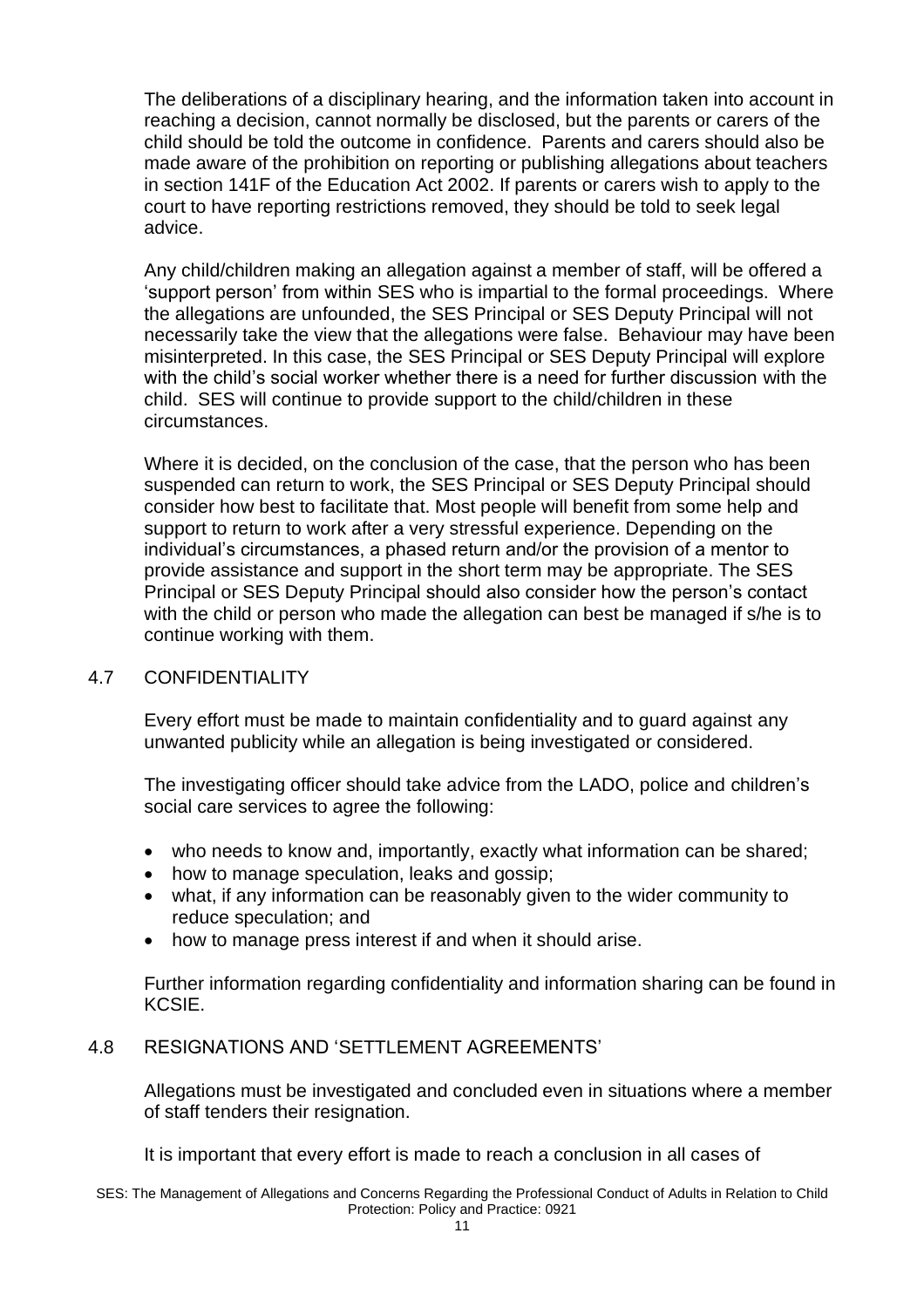allegations bearing on the safety or welfare of children, including any in which the person concerned refuses to cooperate with the process. Wherever possible the person should be given a full opportunity to answer the allegation and make representations about it. The process of recording the allegation and any supporting evidence, and reaching a judgement about whether it can be regarded as substantiated on the basis of all the information available should continue even if that cannot be done or the person does not cooperate.

It may be difficult to reach a conclusion in these circumstances, and it may not be possible to apply any disciplinary sanctions if a person's period of notice expires before the process is complete, but it is important to reach and record a conclusion wherever possible. The person concerned should be notified of the conclusion of the allegations and sanctions that might be posed.

By the same token so called 'settlement agreements', by which a person agrees to resign if the employer agrees not to pursue disciplinary action, and both parties agree a form of words to be used in any future reference, must not be used in these cases. A settlement agreement will not prevent a police investigation where that is appropriate nor does it override the statutory duty to make a referral to the DBS.

#### 4.9 CASE SUBJECT TO POLICE INVESTIGATION

If a criminal investigation is required, the police will aim to complete their enquiries as quickly as possible consistent with a fair and thorough investigation and will keep the progress of the case under review.

A target date for the case review will be set. The review will include the progress of the investigation consultation with the Crown Prosecution Service (CPS). If the police and/or CPS decide not to charge the individual with an offence, decide to administer a caution, or the person is acquitted by a court, the police should wherever possible, aim to pass all information they have, which may be relevant to a disciplinary case, to the employer within 3 working days of the decision. In those cases, the employer and the LADO should decide how to proceed.

If the nature of the allegation does not require formal disciplinary action, the SES Principal or SES Deputy Principal will institute appropriate action within 3 working days. If a disciplinary hearing is required and can be held without further investigation, the hearing should be held within 15 working days.

Any case in which Children's Social Care have undertaken enquiries which are relevant to a disciplinary case should also be passed to the SES Principal or SES Deputy Principal.

If the person is convicted of an offence the police must inform the employer straight away so that appropriate action can be taken.

#### 4.10 REFERRAL TO DfE/OFSTED/DBS

If upon conclusion of the case, SES ceases to use the person's services or the person ceases to provide his/her services, the SES Principal or SES Deputy Principal should consult the LADO regarding whether a referral to DfE/Ofsted or the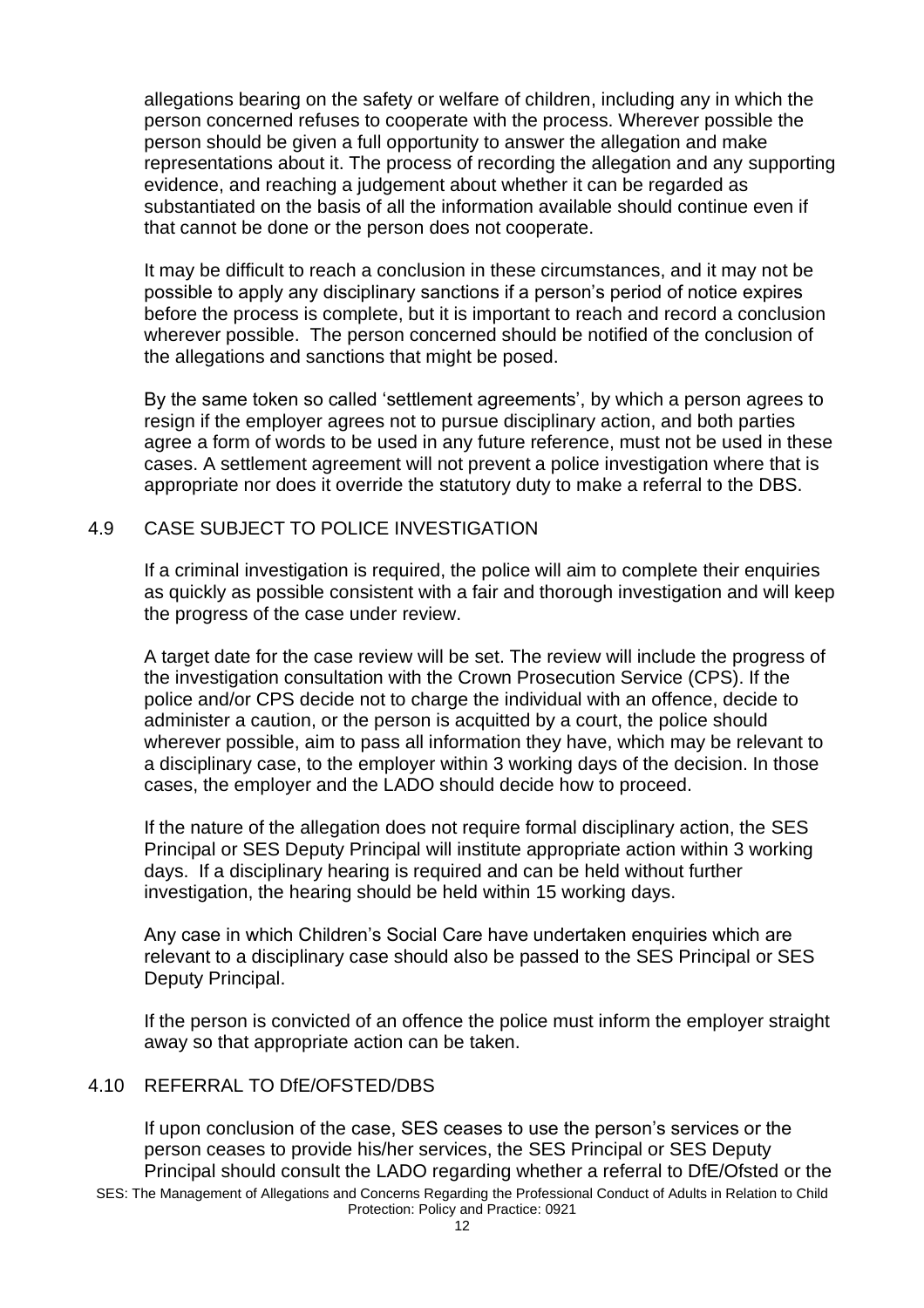Disclosure and Barring Service is required. If so, it should be made within 1 month.

# 4.11 DEALING WITH UNSUBSTANTIATED, UNFOUNDED, FALSE OE MALICIOUS ALLEGATIONS

If an allegation is determined to be unsubstantiated, unfounded, false or malicious, the LADO and the SES Principal or Deputy Principal should consider whether the child and/or the person who has made the allegation is in need of help or may have been abused by someone else and this is a cry for help.

Where there is clear evidence that an allegation was deliberately invented or malicious, the SES Principal or SES Deputy Principal will consider whether any disciplinary action is appropriate against the child who made it.

Advice should be sought from the police regarding whether any action might be appropriate against the person responsible if he/she was not a child.

# **5 RESPONDING TO LOW LEVEL CONCERNS**

Low level concerns are not insignificant and must be reported to ensure there is an open and transparent culture within SES establishments. A low-level concern is any concern, no matter how small, and even if no more than causing a sense of unease or a 'nagging doubt', that an adult working in or on behalf of the establishment may have acted in a way that:

- is inconsistent with the staff code of professional practice, as outlined in the SES Safeguarding and Child Protection Policy and Practice document), including inappropriate conduct outside of work, and
- does not meet the allegations threshold or is otherwise not considered serious enough to consider a referral to the LADO.

A low level concern may be identified following an initial concern or allegation raised that subsequently does not meet the harms threshold following an initial consultation with the SES Principal or Deputy Principal. Where consultation is sought with the LADO, the allegation or concern will be recorded using the form "Summary Of Child Protection Allegation/Concern Relating To" (see appendix A), irrespective of whether the referral is dismissed as not meeting the harms threshold by the LADO.

Examples of low level concerns are (not an exhaustive list, also see appendix C):

- being over friendly with children that is not in line with the staff code of professional practice;
- having favourites or unexpected gifts for children;
- over use of shouting;
- use of sarcasm or deprecating humour;
- maintaining images of children on their mobile phone beyond immediate use;
- using inappropriate sexualised, intimidating or offensive language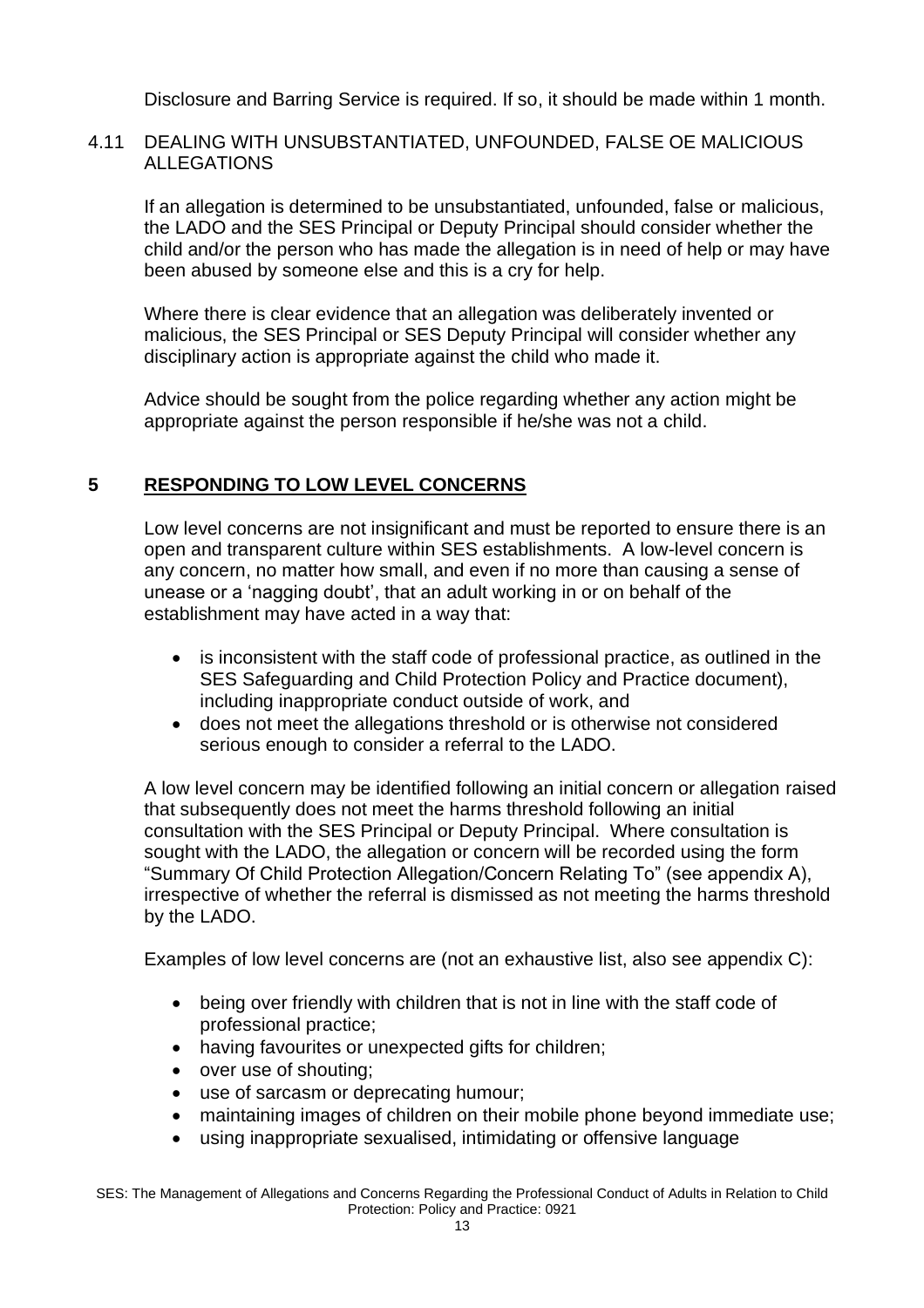Low level concerns may be as a result of poor professional practice, for example, thoughtless or inadvertent behaviour, through to that which is ultimately intended to abuse.

To prevent low level concerns arising, staff induction and ongoing staff support and development structures will make it clear what appropriate behaviour is and help staff distinguish expected and appropriate behaviour from concerning, problematic or inappropriate behaviour. The SES Principal, Registered Manager and Head of Education will monitor staff conduct through existing systems, including observation, management meetings, incident trends, team teach sub committee minutes.

All low level concerns should be reported to a DCM (DPCP); the Head of Education, Head of Care, Registered Manager or Young Adult Residential Support Manager (YARSM) should be contacted without delay and they will liaise with the SES Principal or SES Deputy Principal so it can be dealt with at an early stage.

The concern will be recorded using the "Low Level Concerns' form (see appendix B). This will include details of the concern, the context in which the concern arose, and the action taken. Several outcomes are possible from a low level concern; the issue may require no further action, additional professional development, instigation of capability and/or disciplinary procedure or potential escalation to LADO.

Records of low level concerns will maintained by the SES Principal and within confidential staff personnel files. These records should be reviewed so that potential patterns of concerning, problematic or inappropriate behaviour can be identified. Where a pattern of such behaviour is identified, the SES Principal or Deputy Principal will decide on a course of action, either through disciplinary procedures or where a pattern of behaviour moves from a concern to meeting the harms threshold, a referral to the LADO. Consideration should also be given to whether there are wider cultural issues within the establishment that enabled the behaviour to occur and where policy and practice could be revised or extra training delivered to minimise the risk of it happening again.

Low level concerns will not be included in references unless they relate to issues which would normally be included in a reference, for example, misconduct or poor performance.

# **6 SES KITE: OPERATIONAL DIFFERENCES**

All SES Kite staff must adhere to the guidance in section 3 of this policy and practice document, and the process and procedures for any allegation relating to a vulnerable young adult apply equally as specified in sections 4 and 5.

SES: The Management of Allegations and Concerns Regarding the Professional Conduct of Adults in Relation to Child Protection: Policy and Practice: 0921 However, key operational differences exist; the LADO does not preside over allegations relating to vulnerable young adults (over 18 years of age). The SES Principal or SES Deputy Principal, in partnership with the YARSM, must consider any allegation and determine the appropriate way forward. **Establishing whether an allegation warrants further investigation is not the same thing as deciding whether an allegation is well founded.** In circumstances where sufficient concern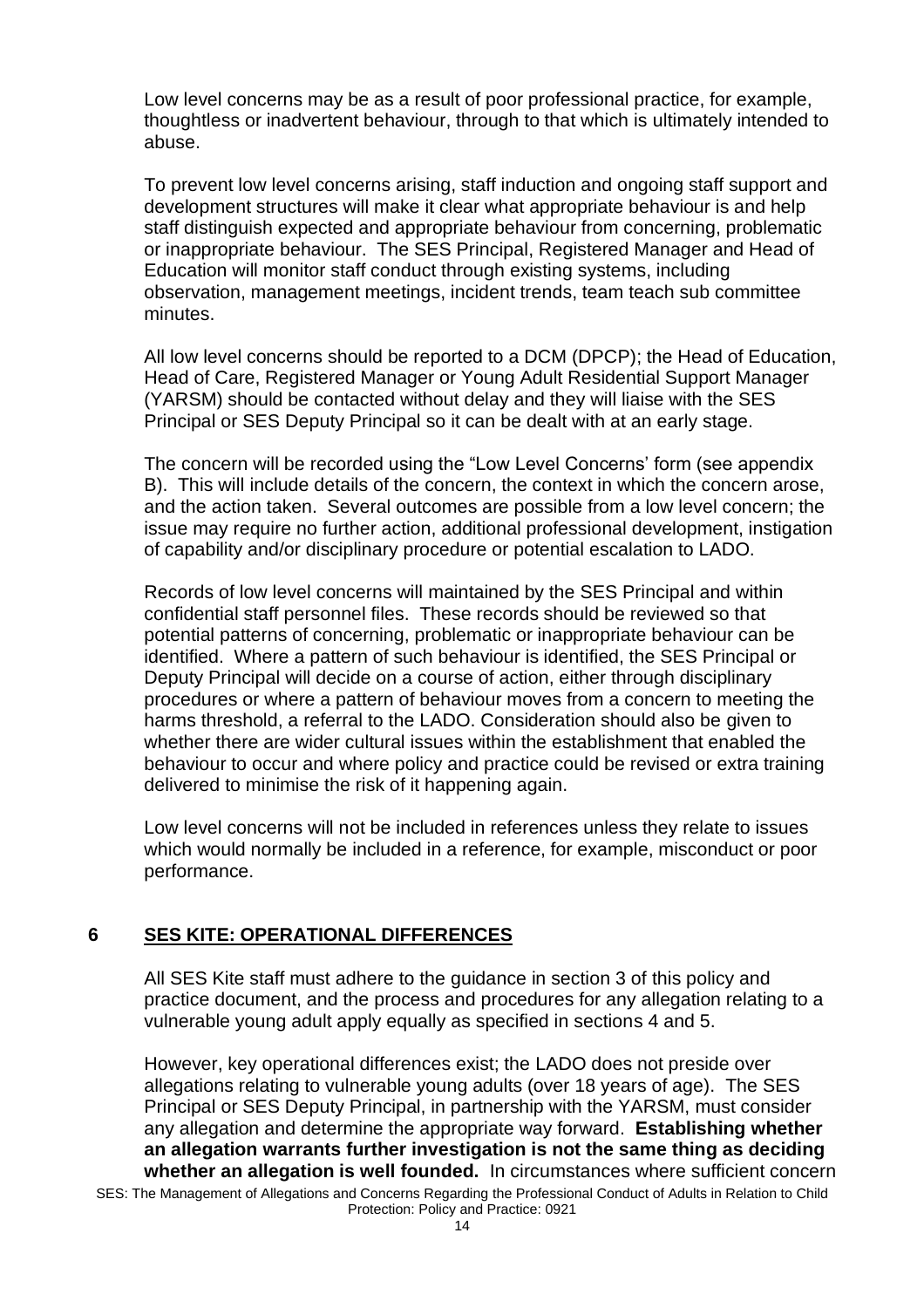exists following consideration, there will be consultation with the Suffolk Safeguarding Partnership. Placing authority for the young adult and potentially the police.

As with children in rare cases allegations will be so serious as to require immediate intervention by adult's social care and/or police. Others may seem much less serious and on the face of it will not warrant consideration of a police investigation, or enquiries by adult's social care.

# **7 TRANSFERABLE RISK**

Keeping Children Safe in Education 2021 specifies the following in regard of transferable risk:

• behaved or may have behaved in a way that indicates they may not be suitable to work with children.

This applies where a member of staff or volunteer is involved in an incident outside of the SES establishment, which did not involve children but could have an impact on their suitability to work with children or vulnerable young adults. For example, a member of staff is involved in domestic violence at home where no children were involved. In this example, SES would need to consider what triggered these actions and could a child or vulnerable young adult at Avocet House, Turnstone House or SES Kite home trigger the same reaction, therefore being put at risk.

In these circumstances the following three questions must be asked as part of any fact finding before any further action is taken:

- What happened?
- Why did it happen (what was the trigger)?
- Could the same trigger occur in SES establishments and said behavior make it unsafe for children or young adults?

There should be a written record made of the approach taken. Depending on the response to these questions may determine whether or not a referral to the LADO is made.

# **7 APPENDICES**

Appendix A: Summary of Child Protection Allegation/Concern (LADO)

Appendix B: Low Level Concern

Appendix C: Table: What Is Acceptable Behaviour By Adults Towards Pupils?

Appendix D: Flow Chart: Steps Relating to Child Protection Allegations Against Staff or Adults Connected with the SES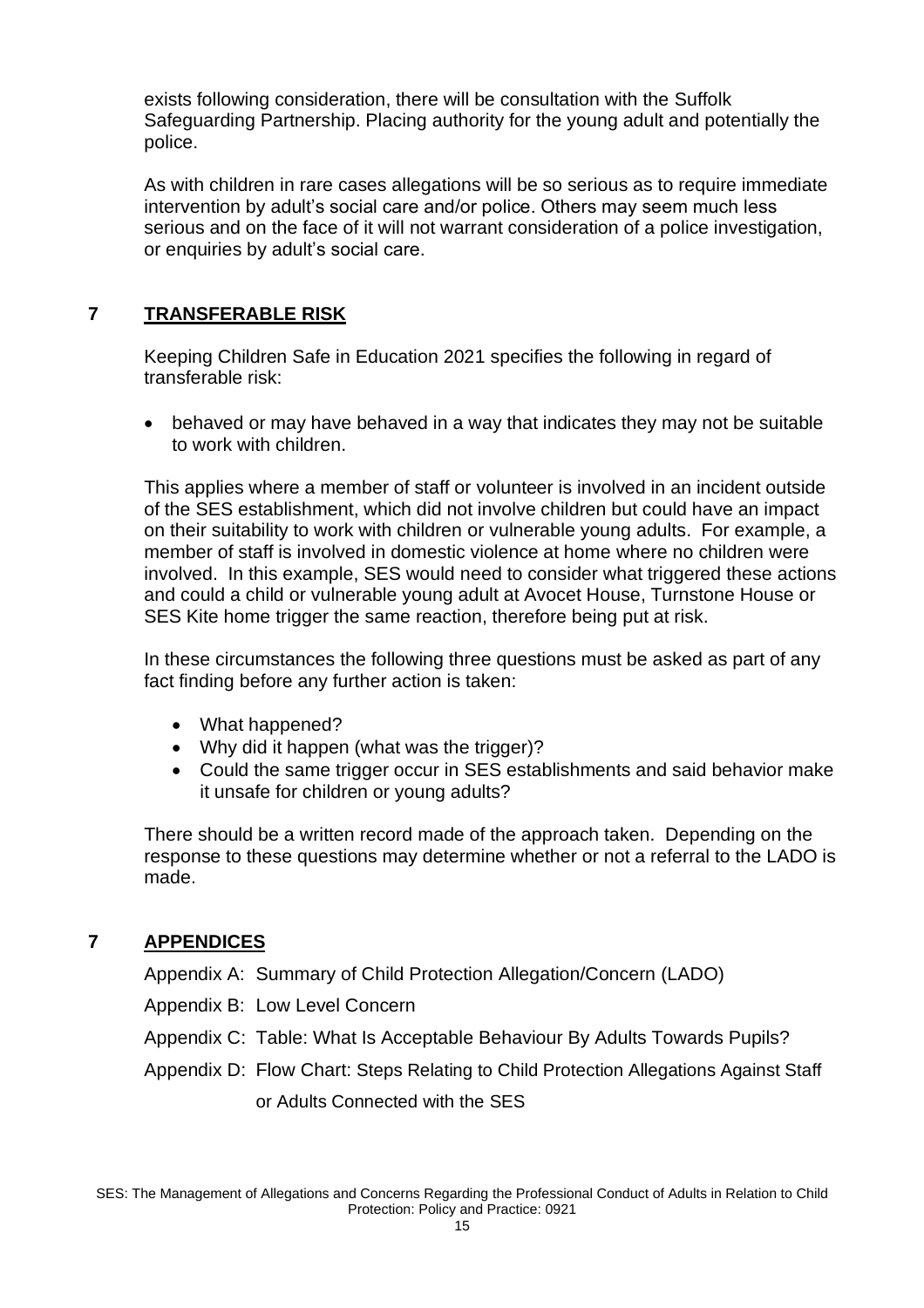# **Specialist Education Services**

| SUMMARY OF CHILD PROTECTION ALLEGATION/CONCERN (LADO):                                                                                                                                                                                                                                                                                                                                                                                                                                                                                                                |      |  |  |  |  |  |
|-----------------------------------------------------------------------------------------------------------------------------------------------------------------------------------------------------------------------------------------------------------------------------------------------------------------------------------------------------------------------------------------------------------------------------------------------------------------------------------------------------------------------------------------------------------------------|------|--|--|--|--|--|
| Name                                                                                                                                                                                                                                                                                                                                                                                                                                                                                                                                                                  | Date |  |  |  |  |  |
| <b>Explanatory statement</b><br>This statement is made in accordance with Keeping Children Safe in Education.                                                                                                                                                                                                                                                                                                                                                                                                                                                         |      |  |  |  |  |  |
| Details of allegations that are found to have been malicious should be removed from<br>personnel records. However, for all other allegations, it is important that a clear and<br>comprehensive summary of the allegation, details of how the allegation was followed up<br>and resolved, and a note of any action taken and decisions reached, is kept on the<br>confidential personnel file of the accused, and a copy provided to the person concerned.<br>Substantiated allegations will be included in future references, providing factual<br>information only. |      |  |  |  |  |  |
| The purpose of the record is to enable accurate information to be given in response to any<br>future request for a reference, where appropriate. It will provide clarification in cases where<br>future DBS checks reveal information from the police about an allegation that did not result in a<br>criminal conviction and it will help to prevent unnecessary re-investigation if, as sometimes<br>happens, an allegation re-surfaces after a period of time.                                                                                                     |      |  |  |  |  |  |
| Schools and colleges have an obligation to preserve records which contain information about<br>allegations of sexual abuse for the Independent Inquiry into Child Sexual Abuse (IICSA), for the<br>term of the inquiry. All other records should be retained at least until the accused has reached<br>normal pension age or for a period of 10 years from the date of the allegation if that is longer.                                                                                                                                                              |      |  |  |  |  |  |
| <b>Summary of Allegations Made:</b>                                                                                                                                                                                                                                                                                                                                                                                                                                                                                                                                   |      |  |  |  |  |  |
| <b>How Allegation Was Followed Up:</b>                                                                                                                                                                                                                                                                                                                                                                                                                                                                                                                                |      |  |  |  |  |  |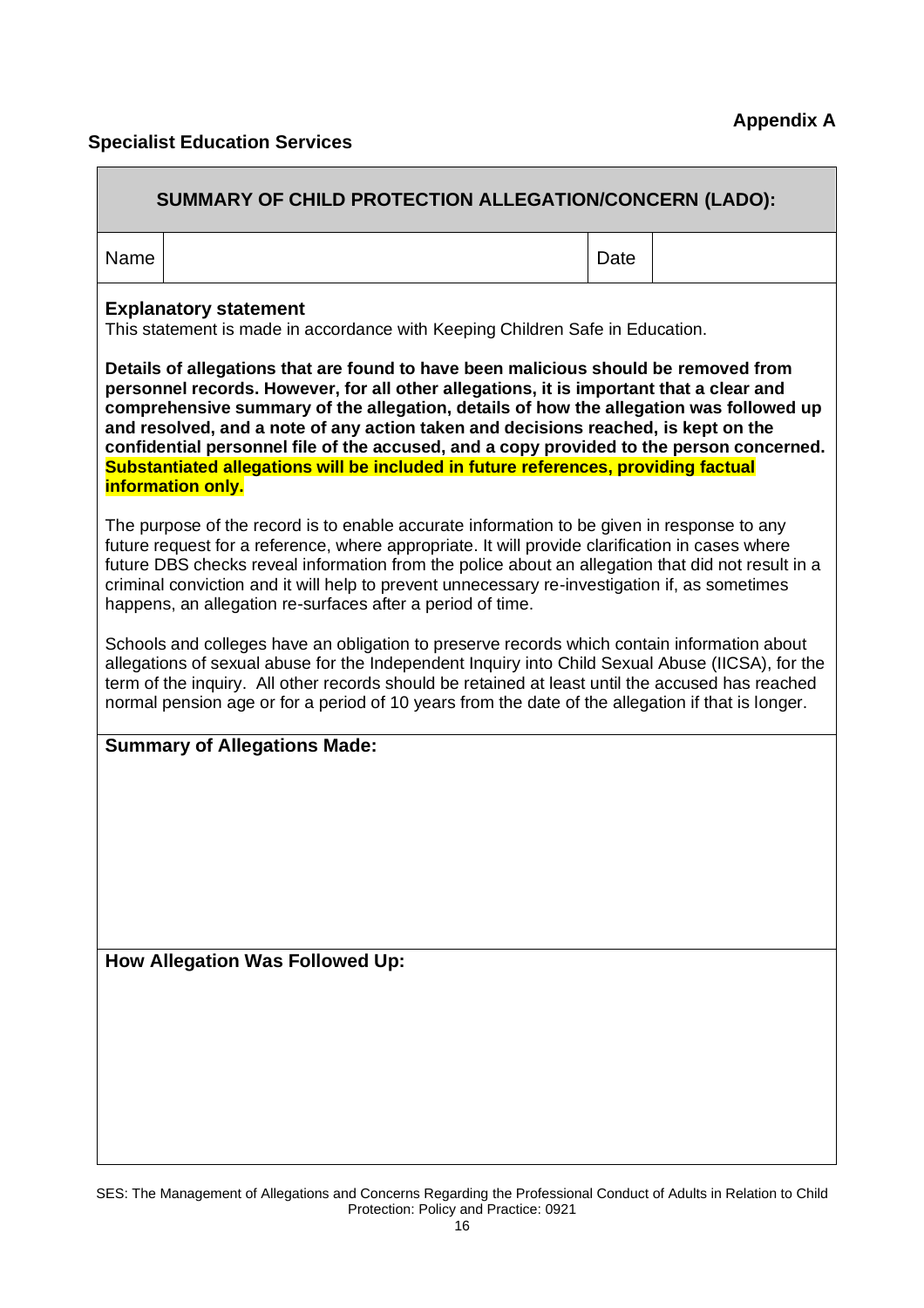**Action Taken and Decisions Reached:**

**Employee Comments:**

| <b>Signed by Line Manager</b>                                    |                                                                                                                                                 |                                                                                                                                                                                                                                                                                                                                                                                                             |  |
|------------------------------------------------------------------|-------------------------------------------------------------------------------------------------------------------------------------------------|-------------------------------------------------------------------------------------------------------------------------------------------------------------------------------------------------------------------------------------------------------------------------------------------------------------------------------------------------------------------------------------------------------------|--|
| Signed by LADO (if reached<br>social care/criminal<br>threshold) |                                                                                                                                                 |                                                                                                                                                                                                                                                                                                                                                                                                             |  |
|                                                                  |                                                                                                                                                 | <i>*Definitions:</i>                                                                                                                                                                                                                                                                                                                                                                                        |  |
| <b>Substantiated</b>                                             |                                                                                                                                                 | There is sufficient evidence to prove the allegation.                                                                                                                                                                                                                                                                                                                                                       |  |
| <b>Unsubstantiated</b>                                           | There is insufficient evidence to either prove or disprove the<br>allegation. The term, therefore, does not imply guilt or<br><i>innocence.</i> |                                                                                                                                                                                                                                                                                                                                                                                                             |  |
| <b>False</b>                                                     |                                                                                                                                                 | There is sufficient evidence to disprove the allegation.                                                                                                                                                                                                                                                                                                                                                    |  |
| <b>Malicious</b>                                                 |                                                                                                                                                 | There is sufficient evidence to disprove the allegation and there<br>has been a deliberate act to deceive or cause harm to the<br>person subject of the allegation.                                                                                                                                                                                                                                         |  |
| <b>Unfounded</b>                                                 |                                                                                                                                                 | There is no evidence or proper basis which supports the<br>allegation being made, or there is evidence to prove that the<br>allegation is untrue. There is the possibility that the allegation<br>may be malicious, but it might also indicate that the person<br>making the allegation had misinterpreted the incident or was<br>mistaken about what he/she saw, or was not aware of the<br>circumstances. |  |

*(These definitions are taken from "Keeping Children Safe in Education" issued September 2021, with the exception of unfounded which is from the Norfolk LADO service guidance, issued March 2014).*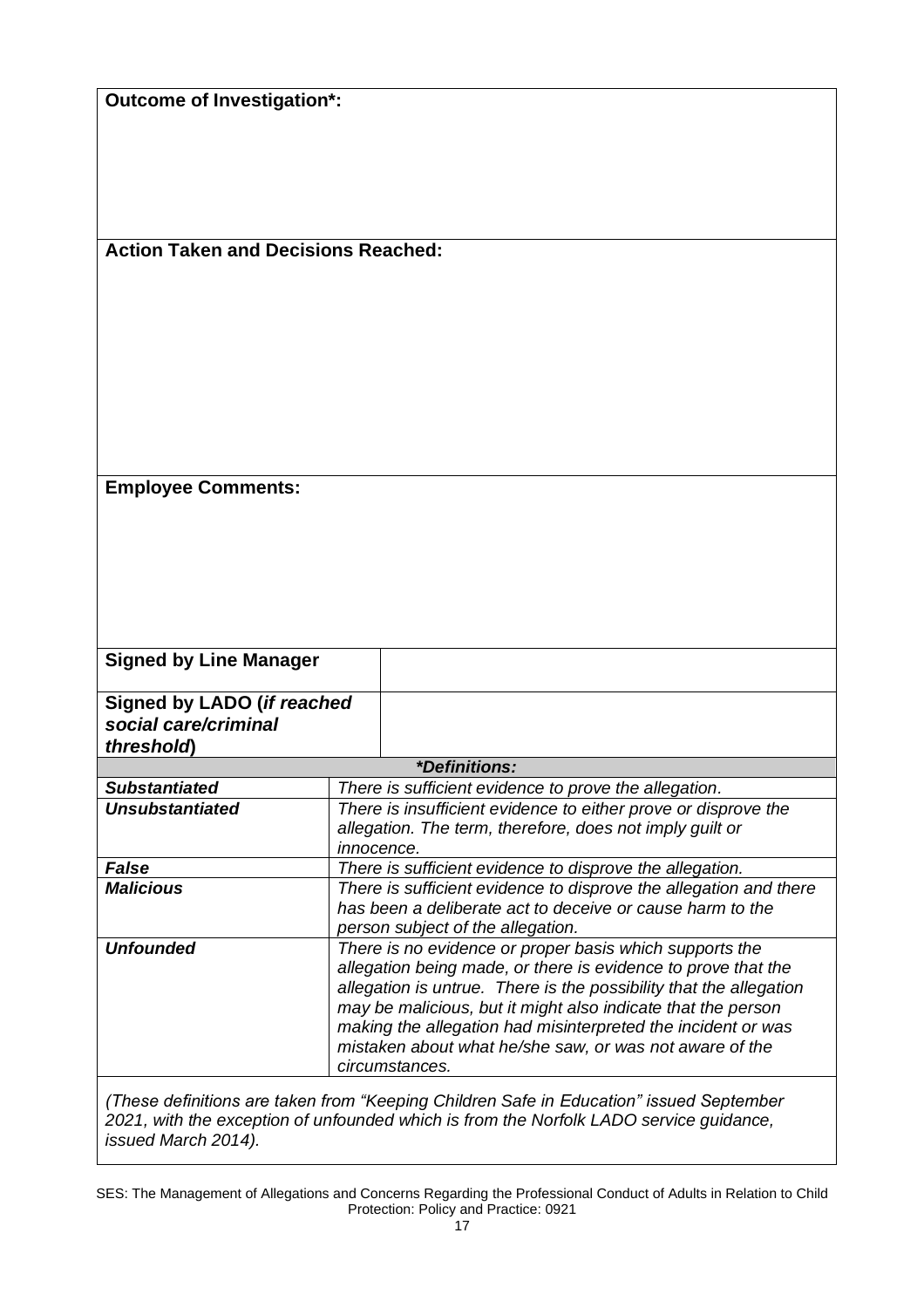# **Specialist Education Services**

| <b>LOW LEVEL CONCERN</b>                                                                                                                                                                                                                                                                       |                                          |  |      |  |  |  |  |
|------------------------------------------------------------------------------------------------------------------------------------------------------------------------------------------------------------------------------------------------------------------------------------------------|------------------------------------------|--|------|--|--|--|--|
| Name                                                                                                                                                                                                                                                                                           |                                          |  | Date |  |  |  |  |
| <b>Explanatory statement</b><br>This record is made in accordance with the 'SES Management of Allegations Concerns<br>Regarding the Professional Conduct of Adults in Relation to Child and Vulnerable Young Adult<br>Protection: Policy and Practice' and Keeping Children Safe in Education. |                                          |  |      |  |  |  |  |
| Concern raised by:                                                                                                                                                                                                                                                                             |                                          |  |      |  |  |  |  |
|                                                                                                                                                                                                                                                                                                | <b>Summary of Concern or Allegation:</b> |  |      |  |  |  |  |
|                                                                                                                                                                                                                                                                                                |                                          |  |      |  |  |  |  |
|                                                                                                                                                                                                                                                                                                |                                          |  |      |  |  |  |  |
|                                                                                                                                                                                                                                                                                                | <b>Context in which Concern Arose:</b>   |  |      |  |  |  |  |
|                                                                                                                                                                                                                                                                                                |                                          |  |      |  |  |  |  |
|                                                                                                                                                                                                                                                                                                |                                          |  |      |  |  |  |  |
|                                                                                                                                                                                                                                                                                                |                                          |  |      |  |  |  |  |
| <b>Action Taken and Decisions Reached:</b>                                                                                                                                                                                                                                                     |                                          |  |      |  |  |  |  |
|                                                                                                                                                                                                                                                                                                |                                          |  |      |  |  |  |  |
|                                                                                                                                                                                                                                                                                                |                                          |  |      |  |  |  |  |
|                                                                                                                                                                                                                                                                                                | <b>Employee Comments:</b>                |  |      |  |  |  |  |
|                                                                                                                                                                                                                                                                                                |                                          |  |      |  |  |  |  |
|                                                                                                                                                                                                                                                                                                |                                          |  |      |  |  |  |  |
|                                                                                                                                                                                                                                                                                                | <b>Signed by Line Manager</b>            |  |      |  |  |  |  |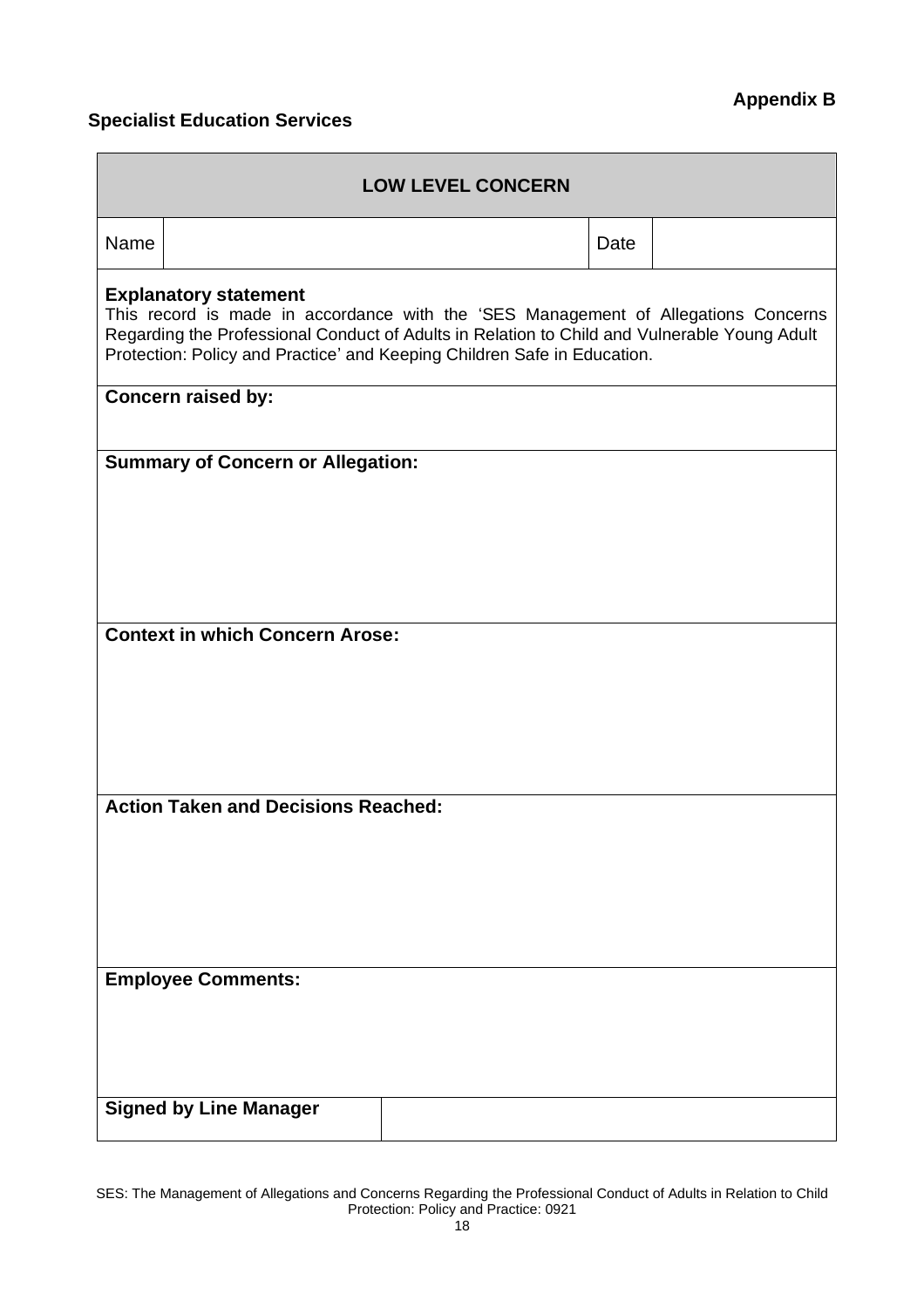# **WHAT IS ACCEPTABLE BEHAVIOUR BY ADULTS TOWARDS CHILDREN?**

The table below provides some examples of types of behaviour and action to be taken. It is only intended as an illustrative guide and every situation must be considered on its own merits and assessed carefully in the context within which it occurs. **If in doubt consult.**

| Category                                                                       | <b>Physical</b>                                                                                                                                                                                                                                                                                                                                    | <b>Sexual</b>                                                                                                                                                                                                               | <b>Emotional</b>                                                                                                                                                                                                                                                                                                                                           | <b>Risk/Action</b>                                                                                                             |  |
|--------------------------------------------------------------------------------|----------------------------------------------------------------------------------------------------------------------------------------------------------------------------------------------------------------------------------------------------------------------------------------------------------------------------------------------------|-----------------------------------------------------------------------------------------------------------------------------------------------------------------------------------------------------------------------------|------------------------------------------------------------------------------------------------------------------------------------------------------------------------------------------------------------------------------------------------------------------------------------------------------------------------------------------------------------|--------------------------------------------------------------------------------------------------------------------------------|--|
| 1. Acceptable behaviour<br>Good professional<br>practice                       | Appropriate reassurance,<br>$\bullet$<br>guidance and support within<br>positive personal contact policy<br>and guidance and positive<br>management of behaviour policy<br>and guidance<br>Appropriate physical restraint<br>$\bullet$<br>within permitted limits, policy and<br>guidance.<br>Adhere to safe working practice<br>guidance provided | There can be no<br>$\bullet$<br>permissible behaviour<br>which either implicitly or<br>explicitly has sexual<br>connotations<br>Maintains professional<br>relationship<br>Appropriate language<br>$\bullet$<br>and attitude | Children treated with dignity and<br>$\bullet$<br>respect<br>No misuse of power<br>$\bullet$<br>Adhere to safe working practice<br>$\bullet$<br>guidance provided<br>Appropriate response to child<br>distress, sadness or upset within<br>positive personal contact policy<br>and guidance and positive<br>management of behaviour policy<br>and guidance | <b>NONE</b><br>$\bullet$<br>Praise and<br>$\bullet$<br>encourage staff                                                         |  |
| 2. Inappropriate and<br>unacceptable behaviour<br>Poor professional<br>conduct | Unjustified and/or questionable<br>$\bullet$<br>use of restraint<br>Not adhering to all aspects of<br>safe working practice guidance<br>provided<br>Use of inappropriate physical<br>$\bullet$<br>techniques not validated by<br>training or policy and guidance                                                                                   | Lack of proper regard<br>$\bullet$<br>for privacy.<br>Inappropriate language<br>Suggestive remarks,<br>jokes, innuendo, etc                                                                                                 | Over-use of shouting<br>$\bullet$<br>Use of sarcasm or deprecating<br>humour.<br>Degrading behaviour<br>$\bullet$<br>Threats which fall outside<br>$\bullet$<br>positive management of<br>behaviour policy and guidance,<br>especially of a personal nature                                                                                                | <b>MEDIUM</b><br>Consider<br>disciplinary<br>procedures                                                                        |  |
| 3. Abusive or potentially<br>abusive behaviour                                 | Persistent or repeated incidents<br>$\bullet$<br>of above<br>Deliberate physical assault - e.g.<br>$\bullet$<br>punching, smacking, kicking, etc                                                                                                                                                                                                   | Persistent or repeated<br>incidents of above<br>Any overtly sexual<br>contact-touching,<br>grabbing, fondling<br>Any sexual relationship<br>with a pupil<br>Overt sexualised<br>comments or<br>references                   | Persistent or repeated incidents<br>$\bullet$<br>of above<br>Persistent or repeated<br>$\bullet$<br>threatening, intimidating or<br>degrading behaviour<br>Bullying, racist comments,<br>homophobic comments                                                                                                                                               | <b>HIGH</b><br>$\bullet$<br>Consider<br>disciplinary<br>procedures<br>Notification to<br>or consult with<br>external<br>agency |  |